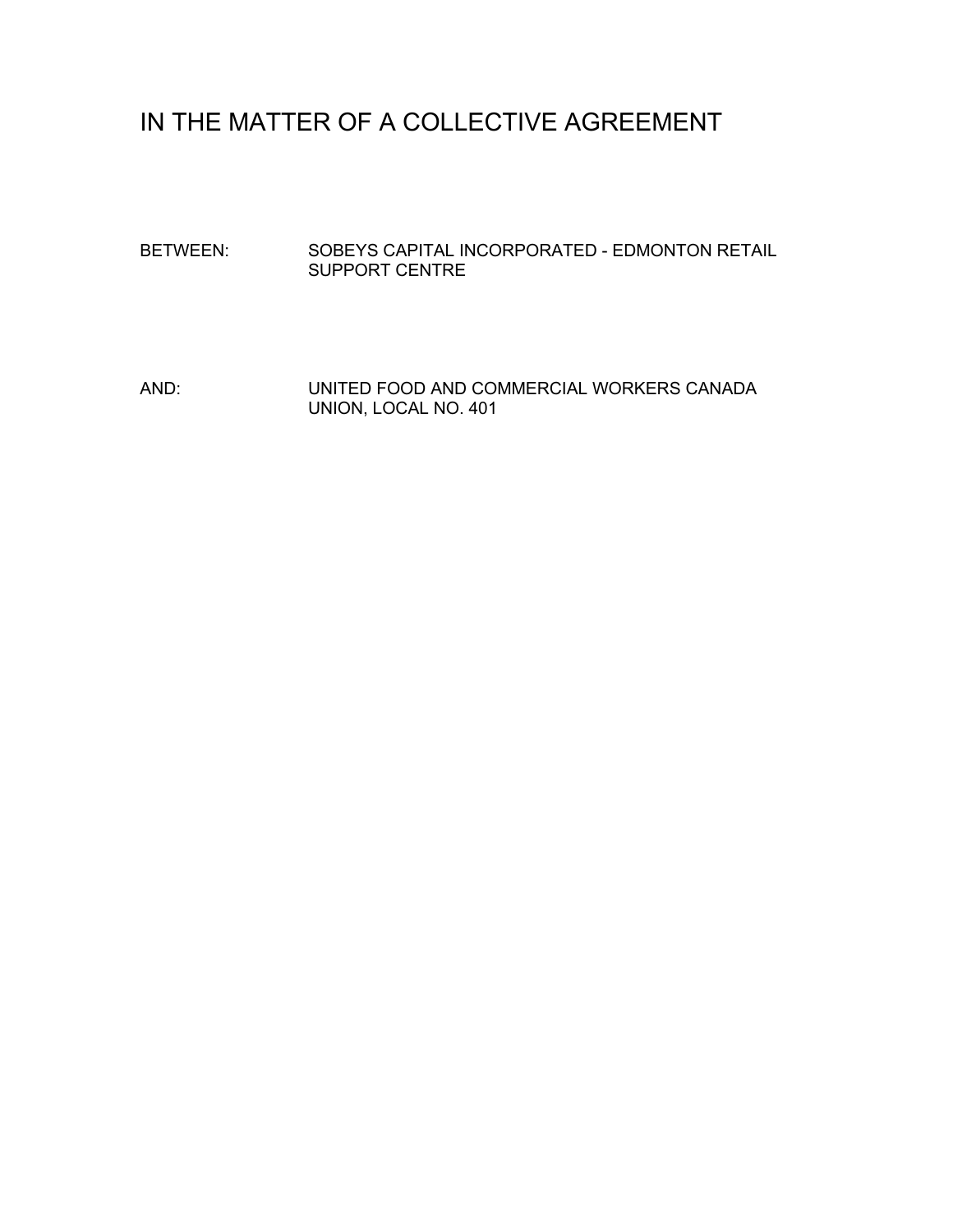The following proposals are without prejudice to any past, current or future application or interpretation of the Collective Agreement.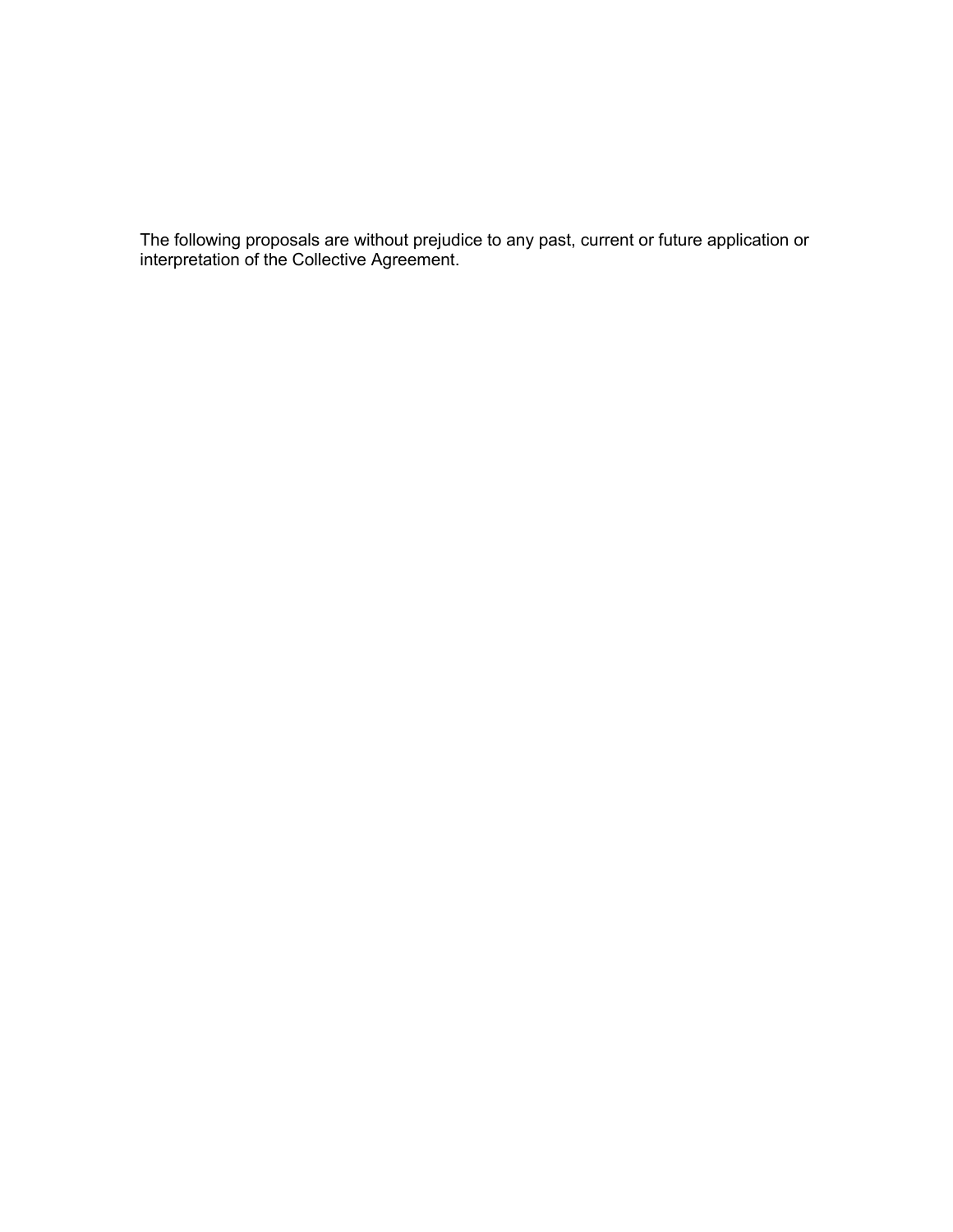| Proposal #1 | <b>Article 5</b> |
|-------------|------------------|
|-------------|------------------|

5.1 (a) The basic work week for full-time employees covered by this Agreement shall be forty (40) hours consisting of five (5), eight (8) hour shifts. Management undertakes that where possible and subject to customer service needs and operational requirements, employees will be scheduled five (5) consecutive days. (b) The basic work week shall be reduced by eight (8) hours for each paid holiday that occurs in a week. (c) 10 Hour Work Days (i) As an exception to the above, the basic work week for fulltime employees working ten (10) hour days covered by this Agreement shall be forty (40) hours consisting of four (4) ten (10) hour shifts. (ii) There will be two (2) paid rest periods of twenty (20) minutes and will be scheduled as close to mid-shift as possible between start time and lunch break as well as lunch break and finish time. (iii) Sick time will be prorated in conjunction with the allowances as stated in the Collective Agreement for all employees and will be paid based on that rate. (i.e. - If you call in sick and you have sick time, you will receive ten (10) hours' sick time for this day) (iv) Overtime will be paid as follows. The first hour **Anytime** worked over ten (10) hours in any given day will be paid at one and one half (1  $\frac{1}{2}$  X) times the regular rate of pay. All hours worked after the first hour at one and one half  $(1 <sup>1</sup>/<sub>2</sub>)$ will be at double their regular rate of pay. (v) Paid holidays will be prorated in conjunction with the allowances as stated in the Collective Agreement for all employees and will be paid based on that rate. (i.e. - If you work ten (10) hour shifts, your paid holiday pay

will be ten (10) hours' pay)

(vi) Days off will be consecutive whenever possible but at the very least each employee will have as a minimum two (2) consecutive days off.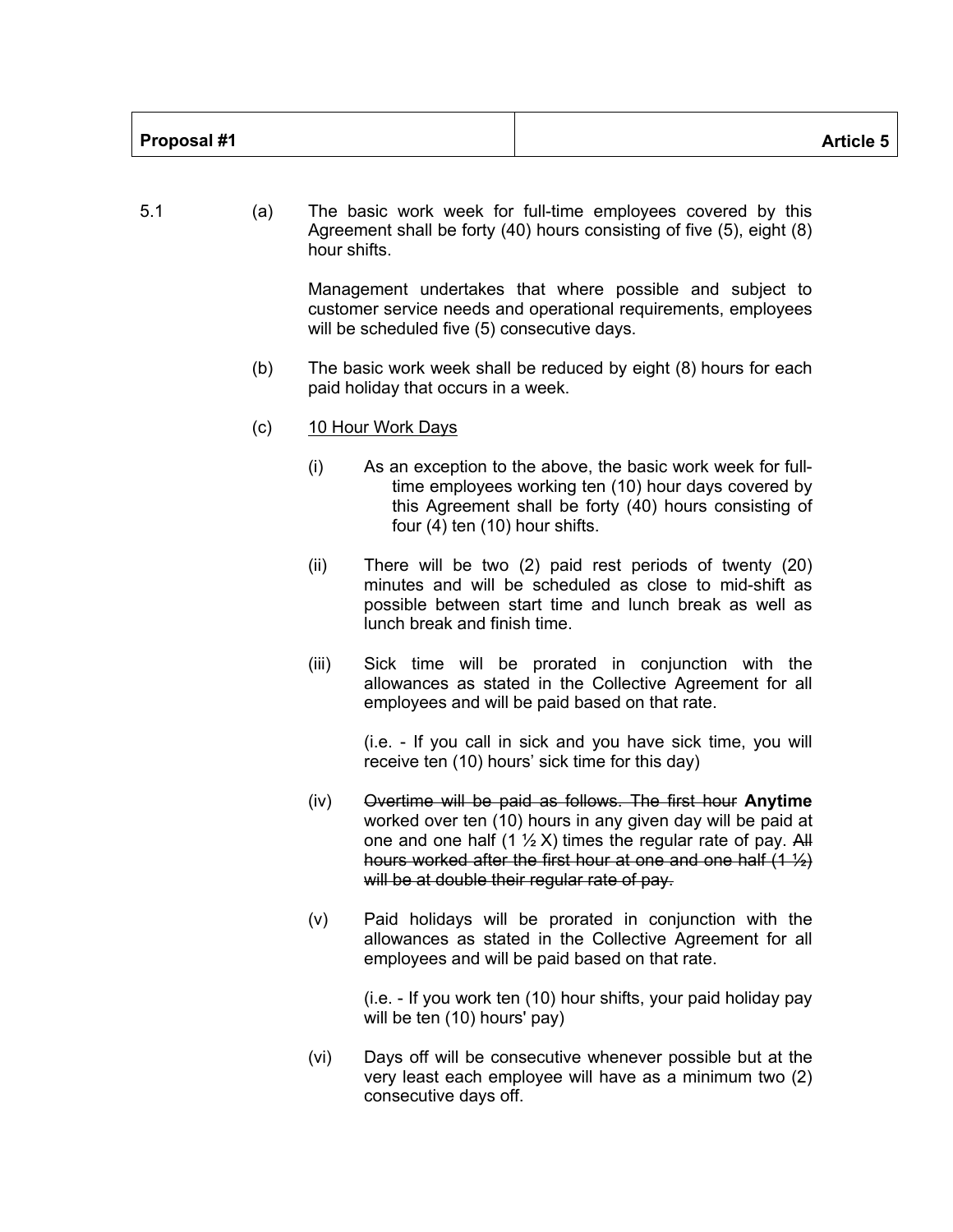| Proposal #2 | <b>Article 5.3</b> |
|-------------|--------------------|
|             |                    |

5.3 Hours of work worked in excess of those set forth in this article shall be compensated for at time and one half (1 1/2 X) the regular hourly rate**.** for the first three (3) hours and double (2X) time thereafter in any one (1) day. For full-time employees only, all work performed on an employee's second day off in a week will be paid at double the regular hourly rate of pay (for example: an employee who works Monday to Friday will be paid double (2X) time for work on Sunday; an employee who works Tuesday to Saturday will be paid double (2X) time for work on Monday; an employee who works Sunday to Thursday will be paid double (2X) time for work on Saturday). For employees working four (4), ten (10) hour shifts, double (2X) time will be paid for work performed on the third day off in a week (for example: an employee who works Monday to Thursday will be paid double (2X) time for work on Sunday).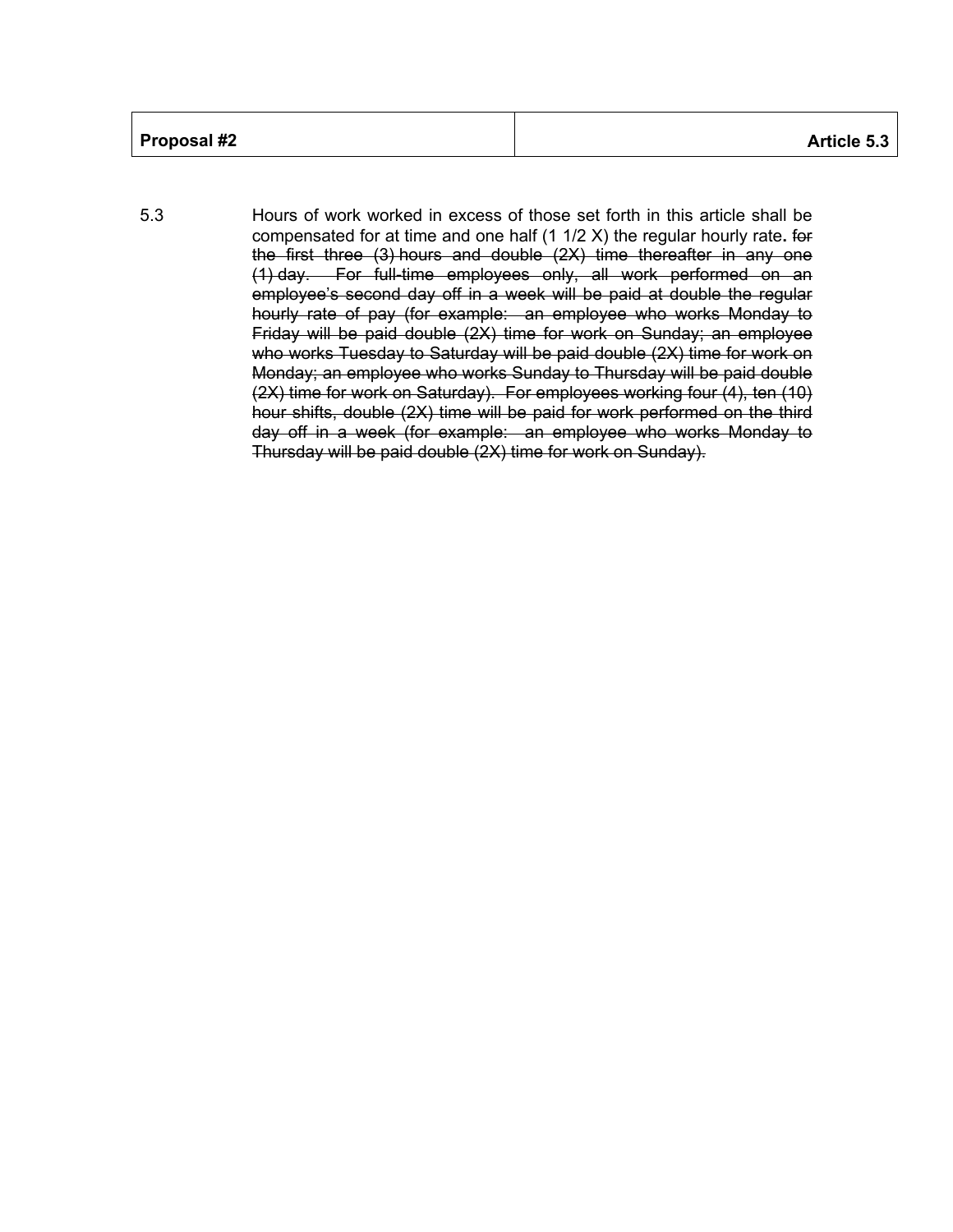- 5.8 When an employee is required to work **two (2) hours** forty-five (45) minutes or more of overtime, the employee shall receive a paid rest period at the commencement of the overtime, i.e.:
	- Ø Thirty (30) minutes of overtime work required: no rest period = thirty (30) minutes overtime pay.
	- Forty-five (45) minutes of overtime work required: fifteen (15) minute rest period and forty-five (45) minutes of overtime work = one (1) hour overtime pay.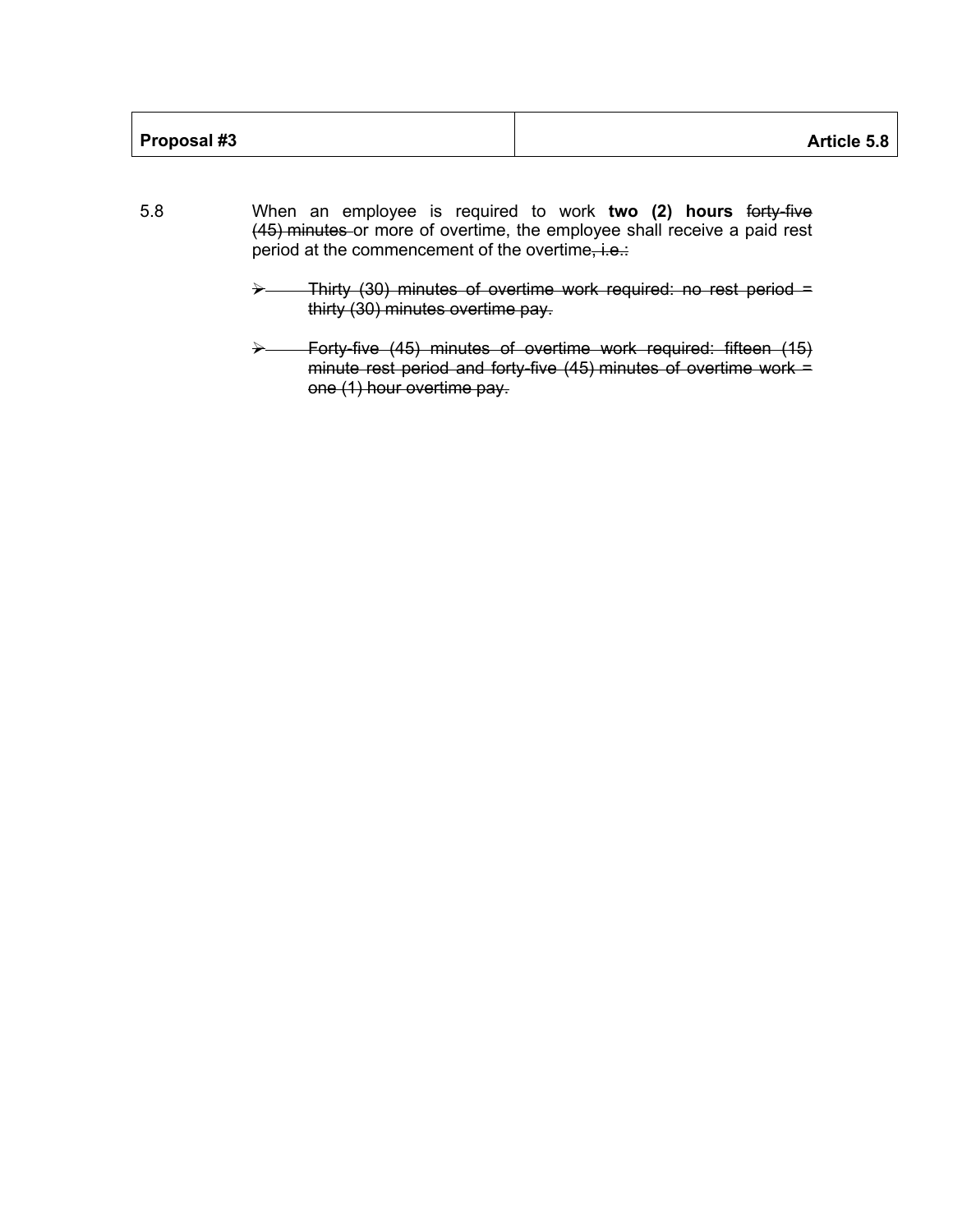| Proposal #4 | Article 5.11 |
|-------------|--------------|
|             |              |

5.11 The maximum basic work week for part-time employees shall be up to eight (8) hours per day or forty (40) hours per week except as provided by Article 5.1(b). All hours worked in excess of the foregoing shall be considered overtime and paid for as per Articles 5.2, 5.3, 5.4, and 5.5. Part-time employees shall not be scheduled less than four (4) hours on any given day. Part-time employees shall be allowed ten (10) hours between shifts as per Article 5.9.

> All hours worked on the sixth  $(6<sup>th</sup>)$  and seventh  $(7<sup>th</sup>)$  day of any given week will be considered overtime and paid at the established rate.

> It is understood that if an employee is absent without approved leave or has taken **paid or** unpaid sick time, the above noted overtime rates will not apply. In cases where the employee has been paid for a partial sick day, the employee working an overtime day will work the balance of time from their unpaid sick day at straight time and then work the remaining of the overtime day at the applicable overtime rate. For example: If an employee was paid six (6) hours of sick time and had two (2) hours of unpaid sick time, the employee working on their second day of rest would work the first two (2) hours at straight time and the remainder of the shift would be paid at double (2X) time.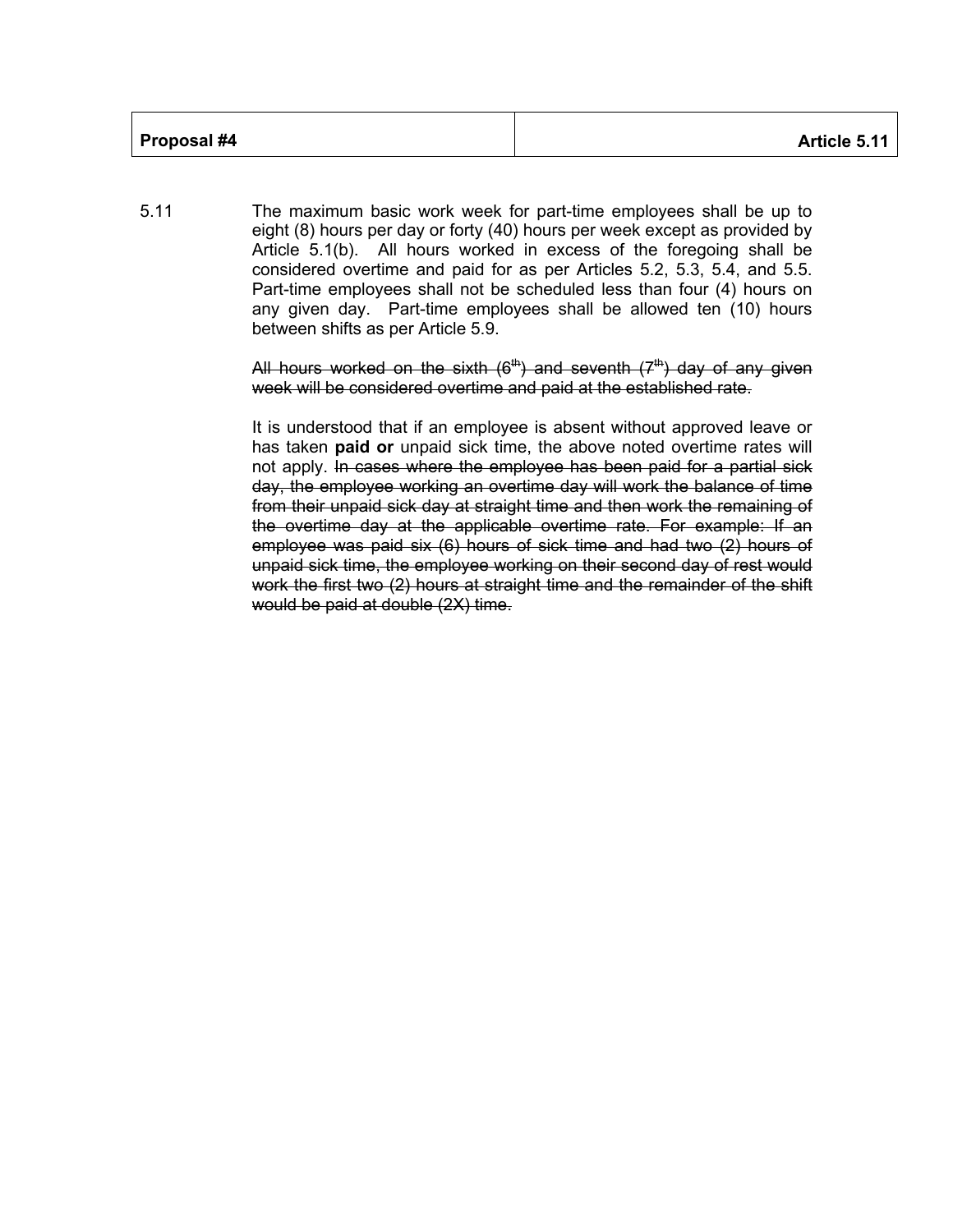| Proposal #5<br>Article 5.13 |
|-----------------------------|
|-----------------------------|

- 5.13 (a) The shift schedule for part-time employees shall be posted by 11:00 p.m. Saturday of the previous week in which the schedule is to take effect, and forty-eight (48) hours' notice of change is required except in the case of emergencies. (b) In the event that a part-time employee reports to work and there is less than four (4) hours' work available, he/she will be paid four (4) hours' pay unless the employee elects to leave prior to the end of the four (4) hours. (c) Part-time employees will be required to declare their availability for scheduled shifts (on an Availability Form) upon being hired and will be required to be available at least one (1) eight (8) hour shift on every weekend (Friday midnight to Sunday midnight). (d) Available hours within the classification will be scheduled by seniority to the unrestricted part-time employees first and then by seniority to the restricted part-time employees. (e) (i) When the Company requires additional employees to work, it will call in **unrestricted** part-time employees in order of seniority**.** regardless of their restrictions. **If there are still available hours once the unrestricted part-time employees have been canvassed, the Company will canvass the restricted part-time employees by seniority.** (ii) When call-ins occur repeatedly on day, afternoon, and night shifts on the same days, the Company will schedule these hours. (f) Any part-time employee can change his/her availability four (4X) times per year by obtaining a new Availability Form from his/her
	- Supervisor and submitting it**. Employees are unable to further**  restrict their availability after November 1 of each year. **prior** to the following effective dates:
		- $(i)$  Two (2) full scheduling weeks prior to the first  $(1<sup>st</sup>)$ , second  $(2<sup>nd</sup>)$ , or third  $(3<sup>rd</sup>)$  Sunday in January;
		- (ii) Two (2) full scheduling weeks prior to the last Sunday in August or the first  $(1^{st})$  or second  $(2^{nd})$  Sunday in September;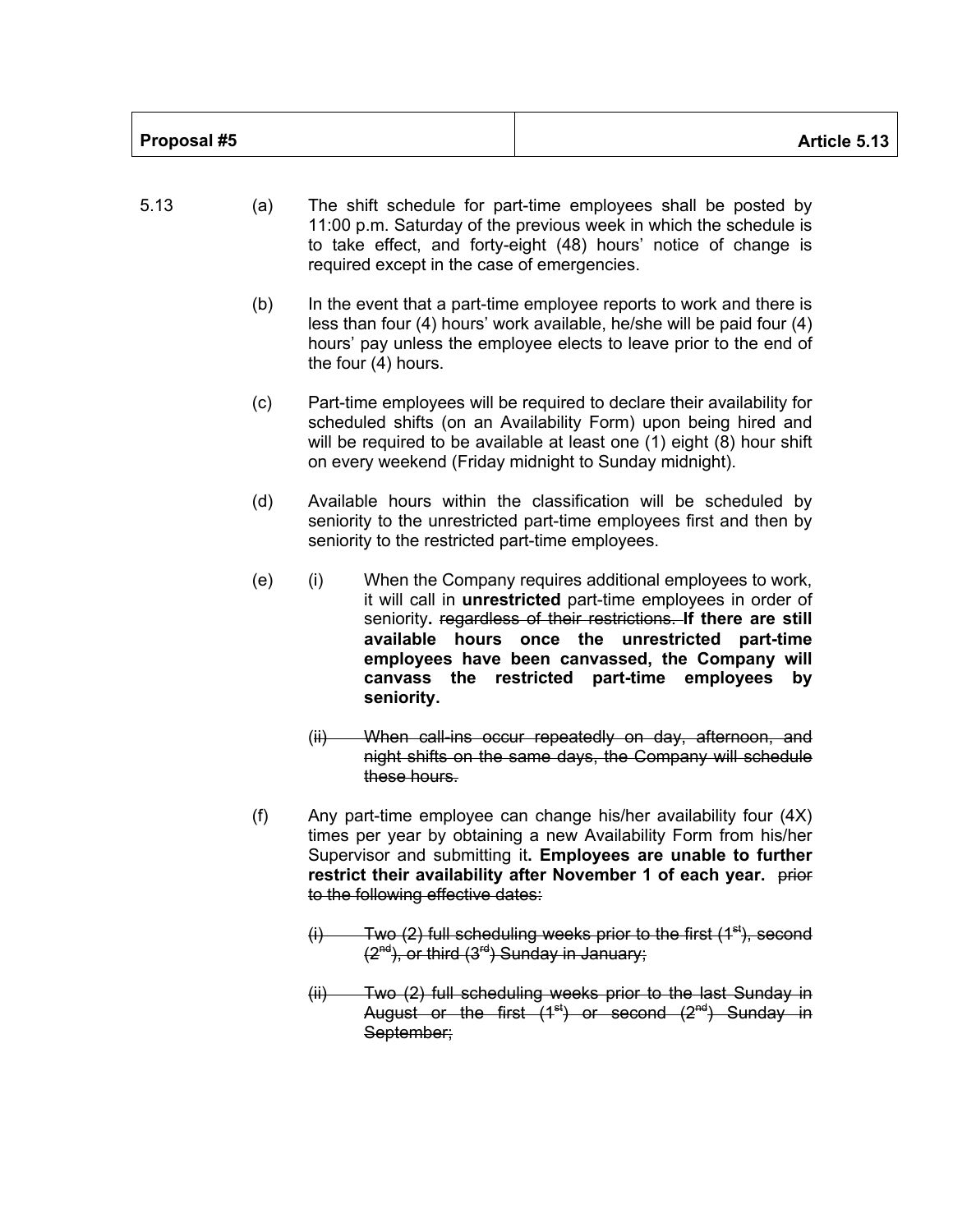- (iii) Two (2) other times per year as requested by the employee with proper notice of two (2) full scheduling weeks.
- (g) A part-time employee who fails to provide the Company with a completed Availability Form prior to the above dates will be scheduled according to his/her previous Availability Form

.

- **(h) Employees hired after DOR will be required to be available for a minimum of three (3) shifts during the week, with at least one (1) shift occurring on the weekend.**
- (h)**(i)** The Company will indicate on the posted schedules all employees who have restricted their availability.
- (i**)(j)** The Company will allow the Union to review and photocopy completed Availability Forms upon request.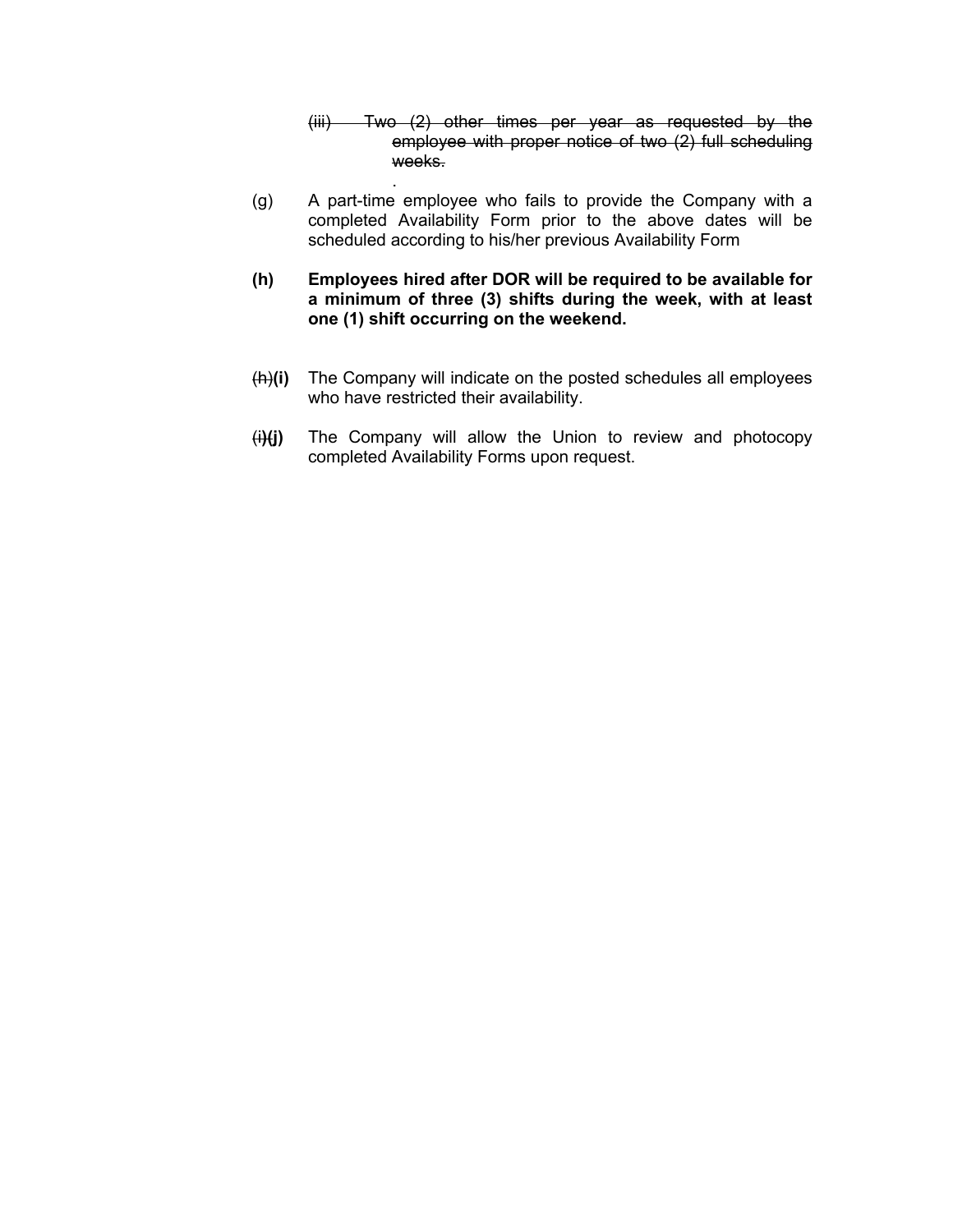| Proposal #6 | <b>Article 8.2</b> |
|-------------|--------------------|

- 8.2 (a) Employees entitled to five (5) weeks of vacation or more will be able to pick up to three (3) weeks of vacation during the months of April, May, June, July, August, and September. All other employees will be able to pick two (2) weeks of vacation that shall be granted during the months of April, May, June, July, August, and September unless otherwise mutually agreed to between the Company and the employee.
	- (b) Vacation will be administered by providing each employee within the department a choice of two (2) consecutive weeks of vacation on the basis of seniority.
	- (c) Any additional vacation entitlement will be chosen on the same basis of seniority only after all employees have made their first choice.
	- (d) Vacation planners will be posted by December  $1<sup>st</sup>$  of the preceding year. All employees within each vacation planner grouping must submit their first two  $(2)$  week vacation choice by December 31<sup>st</sup>. **For the first vacation choice employees with five (5) weeks of vacation entitlement or more shall be entitled to choose three (3) weeks of vacation in the first round. Employees with less than five (5) weeks of vacation entitlement shall be entitled to choose two (2) weeks of vacation in the first round.** The next two (2) week vacation choice must be submitted between January  $8<sup>th</sup>$  and January 21 $<sup>st</sup>$ . The third choice must be submitted between</sup> January 28<sup>th</sup> and February 14<sup>th</sup>. The results of each round will be posted before the next round commences and the final vacation planner will be posted no later than February  $28<sup>th</sup>$ . Employees may use one (1) week of vacation entitlement to book single vacation days but not until **after** the third **second** round of picking.

After December 1<sup>st</sup>, employees must indicate their choice within twenty-four (24) hours of being canvassed by the Company.

After December  $1<sup>st</sup>$ , those employees who fail to make their picks during the allotted time will be by-passed until such time as the employee chooses to make their selection and will only be able to pick vacation from the remaining available weeks.

Employees who want to take vacation in January or February may approach their Supervisor and put in a request before December 1<sup>st</sup>. These requests will be granted in accordance with Article 8.1 (a). Such a request will not count as the employee's first or second choice, unless it exhausts the employee's entitlement.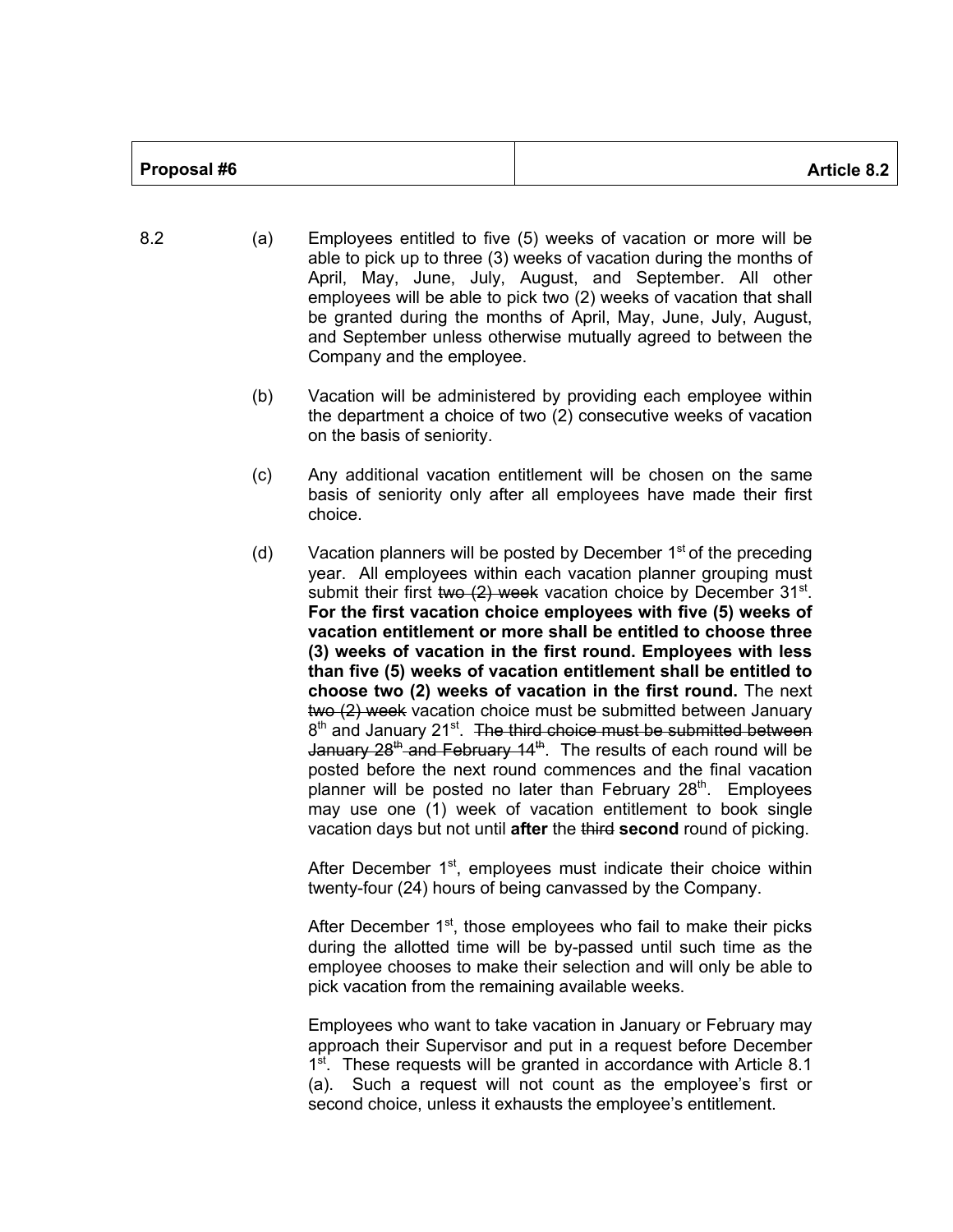- (e) All employees shall have their vacation entitlement selected by February  $14<sup>th</sup>$ . If an employee does not have their vacation entitlement submitted by February  $14<sup>th</sup>$ , the Company will schedule any and all outstanding weeks of entitlement. It is understood that the one (1) week of single day entitlement does not need to be scheduled by February  $14<sup>th</sup>$ , but must be chosen by September 15<sup>th</sup>. The Company may schedule any single vacation days not chosen by September 15<sup>th</sup>.
- (f) Part-time employees shall receive their vacation pay bi-weekly with their regular pay.
- (g) To ensure application of the above, employees must have completed their vacation selection by the dates indicated above or will lose seniority for the purposes of that vacation selection.
- (h) Subject to the above, it is agreed that with a minimum of two (2) weeks' notice and after the finalized vacation planner is posted, employees may move their vacation weeks on a first come basis to an alternate available week.
- (i) An employee who returns to work from an approved leave of absence after the vacation selection period set out in Article 8.2(d) will have the ability to request his/her vacation entitlement from any remaining available dates for vacation allocation within two (2) weeks of his/her return. Any employee on an approved leave may submit their request for vacation prior to the posting of the vacation planners. Should the request not be available the Supervisor will contact the employee and advise them. The employee must respond within twenty-four (24) hours to make their alternate choice.
- 8.3 No employee shall be required to work overtime the day prior to his/her vacation.
- 8.4 The Company agrees to consider the deferral of not more than two (2) weeks' vacation for special circumstances such as overseas travel provided the requirements of the operation and Employment Standards are met. Employees who have less than four (4) weeks' vacation entitlement are exempt from the above.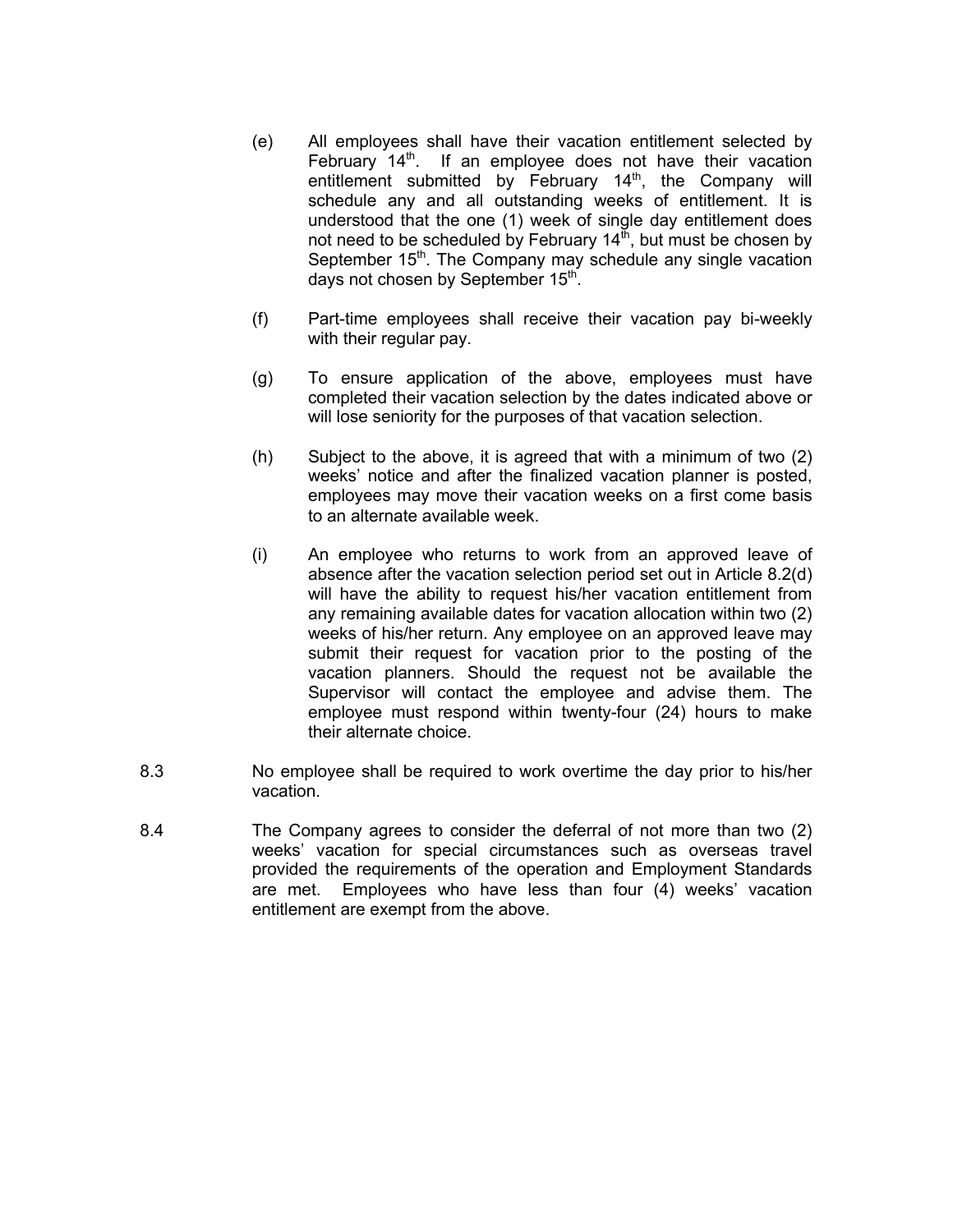| Proposal #7 | <b>Article 9.2</b> |
|-------------|--------------------|
|-------------|--------------------|

- 9.1 When a paid holiday occurs during an employee's vacation, an extra day of vacation shall **may** be granted if the holiday is one which the employee would have received had the employee been working.
- 9.2 **Subject to operational requirements,** T**t**he extra day may be taken at the beginning or the end of the employee's vacation, or taken at another time altogether. In any case, If the day cannot the day must be booked in accordance with the procedures in Article 8.2(d), either as a single day**,**  after the second during the third round of picking or as part of another full week of vacation. then the extra day will be paid out during the **pay cycle following the week of vacation in which the holiday occurred.** For employees with five (5) or more weeks of vacation, the day may also be booked on the first-come basis described in Article 8.2(e).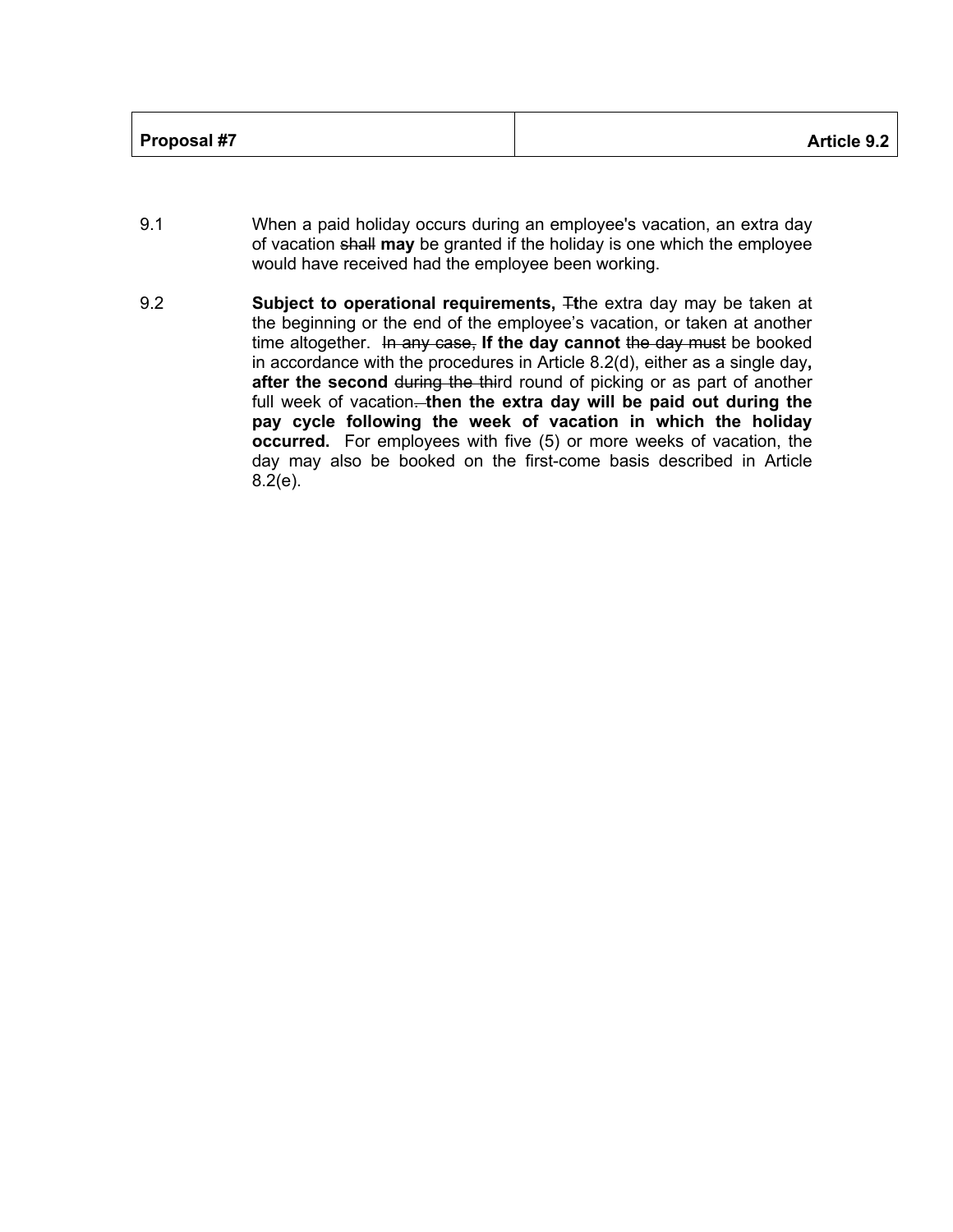10.2 Employees within the department, who are regularly scheduled on the day of the holiday, shall be offered the ability to request the holiday off. The request must be submitted by the Saturday prior to the statutory holiday schedule being posted and time off will be provided by seniority, within the department, to those regularly performing the work, subject to operational needs.

> The Company will post the statutory holiday schedule, two (2) weeks in advance. All other schedules will continue to be posted as per Article 5.9 and 5.12.

> All **full-time** employees who work on a paid holiday shall be guaranteed a minimum of eight (8) hours' pay at their appropriate rate of pay. In the event that an employee volunteers to leave work prior to the completion of the eight (8) hours' work, he/she will only be paid for time worked.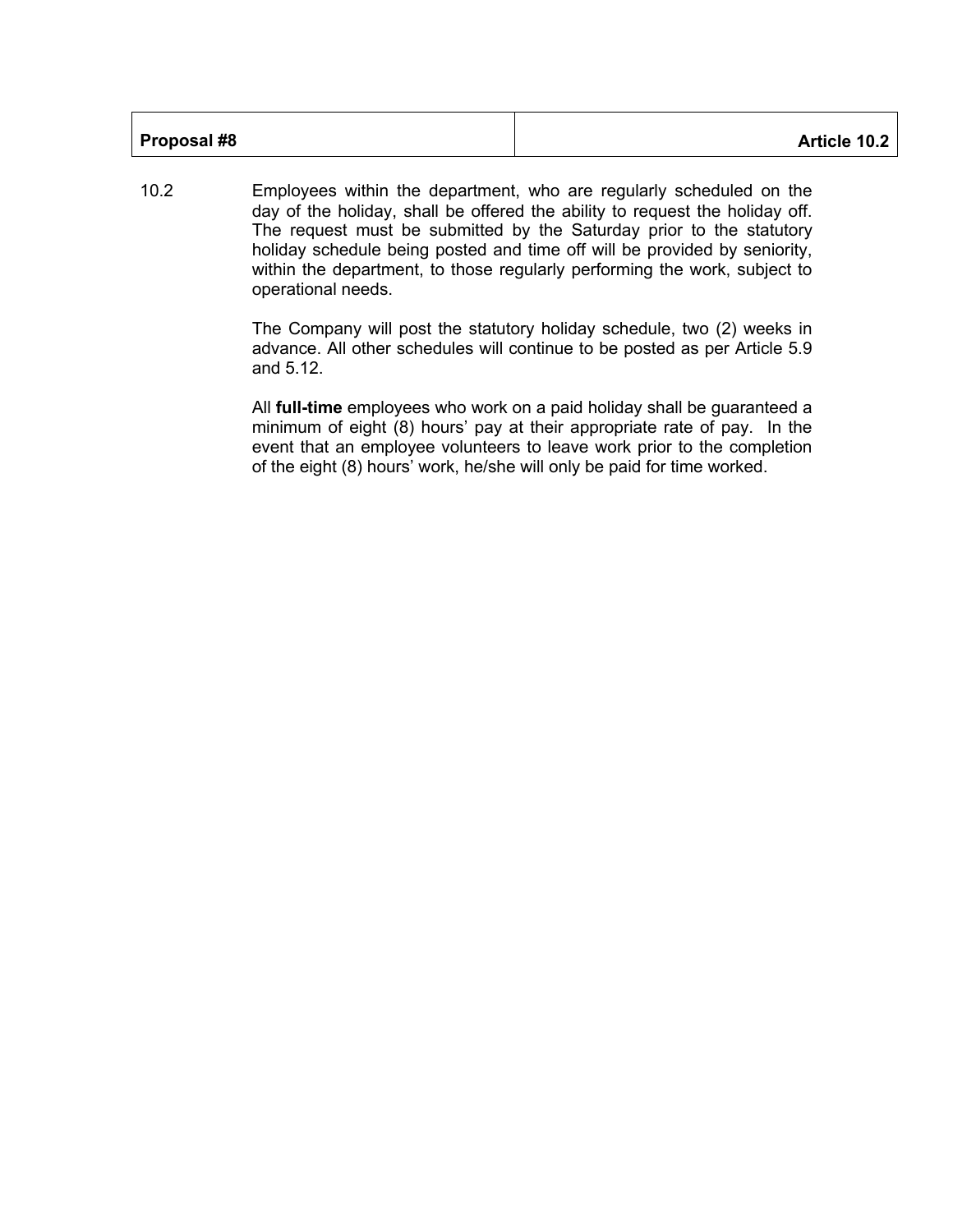10.4 Employees absent **during the week of the holiday** on their regular scheduled work day before and/or **the day** after a holiday shall not be paid for the holiday, unless due to illness or injury supported by a medical doctor's certificate; involuntary absence such as jury duty or Company approved leaves of absence of less than one (1) week's duration.

> When a paid holiday is observed on a regular assigned day(s) of rest, provided the day is also observed in the wholesale and retail food industry, another day(s) shall be granted for the holiday or pay given in lieu of holiday(s).

> When an employee is granted another day for such holiday, unless otherwise mutually agreed, the day off will be scheduled on a Monday or Friday, as soon as practical to provide for the efficient operation of the warehouse, in the week of the paid holiday or the weeks surrounding the week of the paid holiday.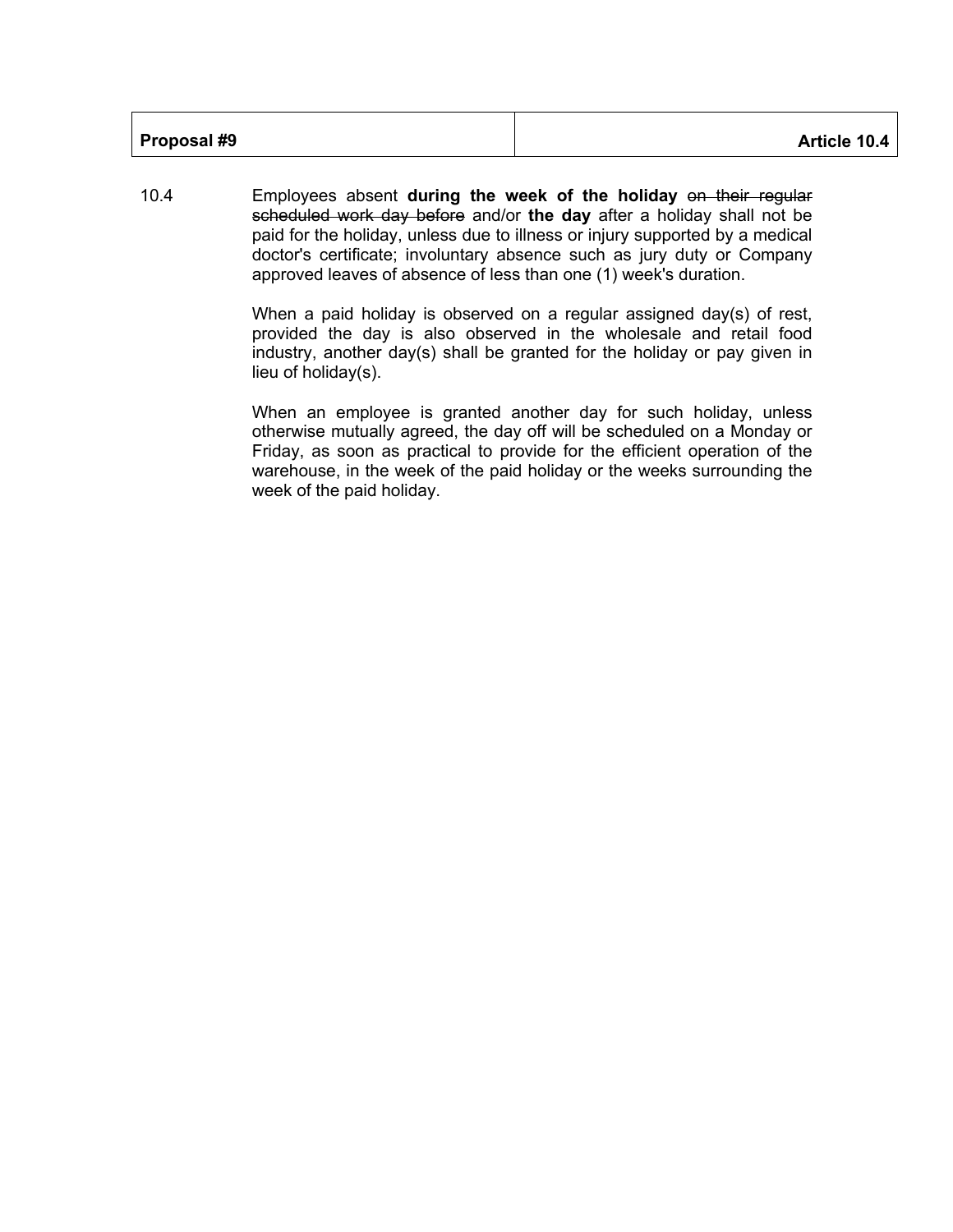| Proposal #10 | Article 11.2 |
|--------------|--------------|
|--------------|--------------|

11.2 A premium of one dollar and ten cents (\$1.10) per hour shall be paid in addition to the employee's regular hourly rate to the designated Freezerperson. Premium is to be paid for all time employee works per shift in the freezer. If an employee works a minimum of two (2) hours in the freezer and is redirected to work elsewhere by the Company, they shall receive the premium for the entire shift. Suitable protective clothing shall be provided by the Company for the Freezerperson.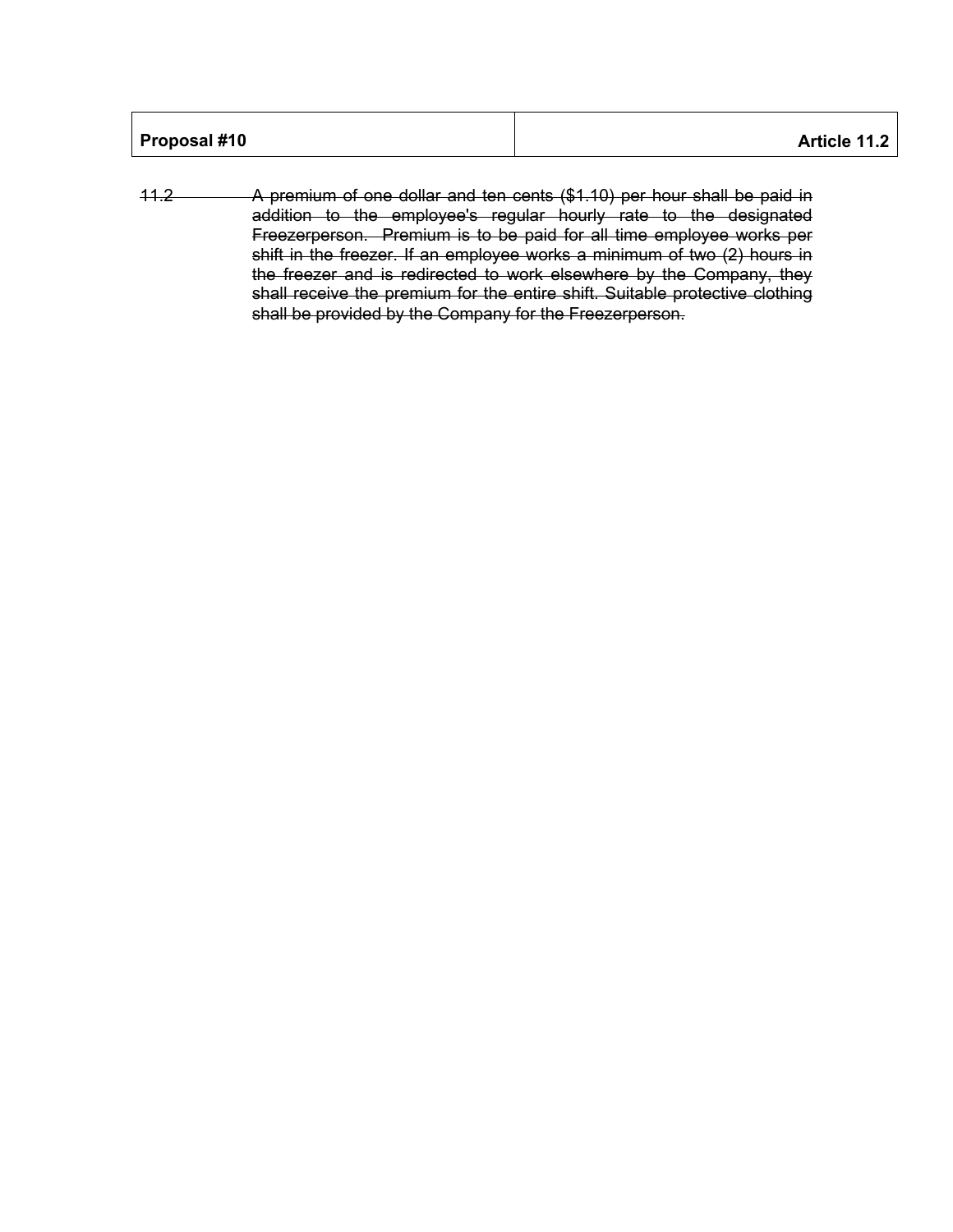12.2 A probationary period of three hundred twenty (320) **five hundred twenty (520)**  hours worked (modified work is not considered hours worked for this article) shall apply in the case of each new employee, during which time seniority shall not apply and such employee may be terminated if Management considers him/her unsatisfactory.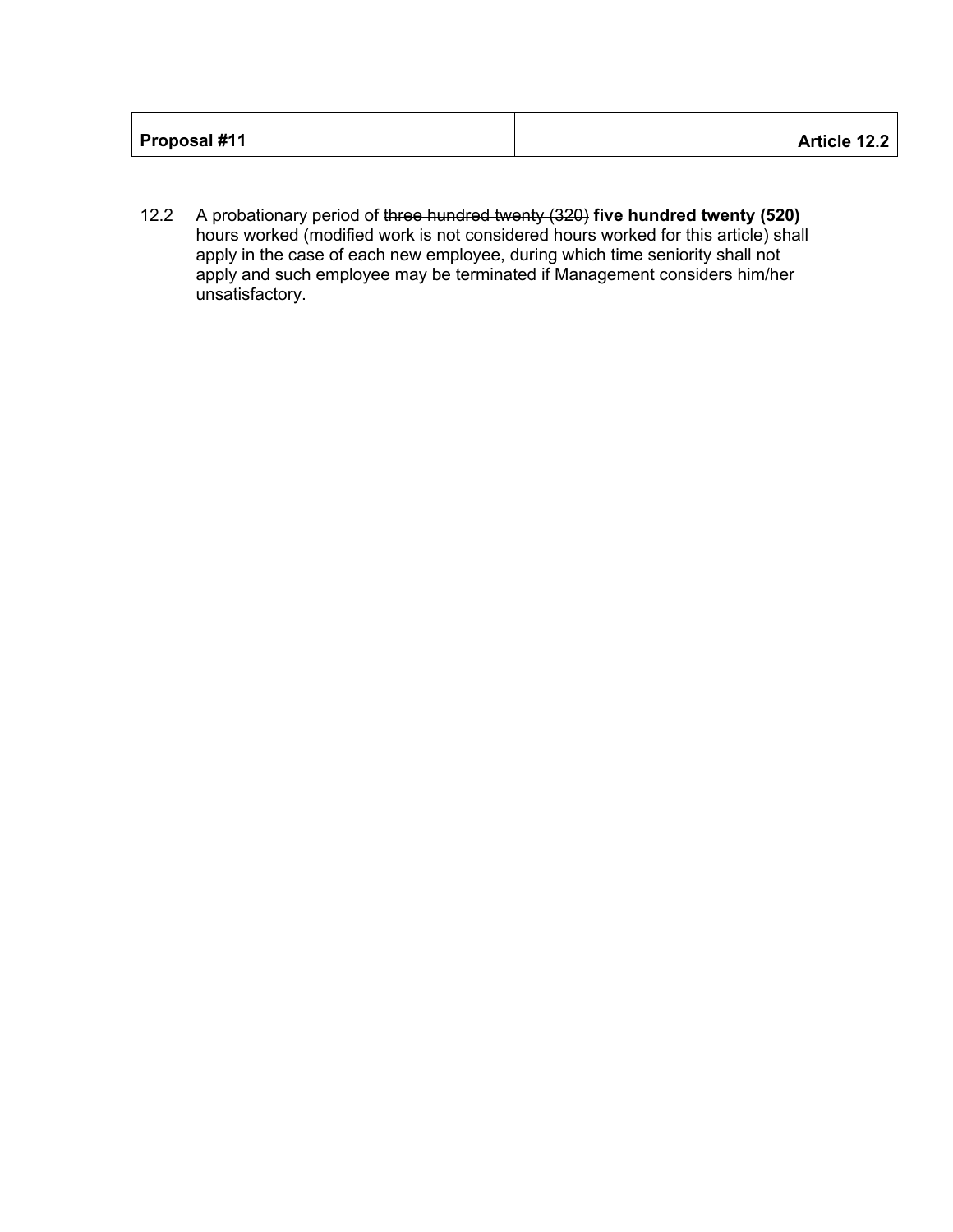| Proposal #12 | Article 12.3 (a), (d), (e), and (j) |
|--------------|-------------------------------------|
|              |                                     |

12.3 (a) For the purposes of seniority application and job assignments within a classification, the following full-time permanent positions will be posted and awarded in accordance with Article 12.3 (c) as required:

> Forklift, Shipper, Receiver, Building Maintenance, Mechanic (Trailer Shop), Apprentice Mechanic (Trailer Shop), Wash Rack, Re-coup, Re-pack, Order Selector, Meat Stacker, and Equipment Maintenance.

- (d) **Provided fitness, merit, and ability are relatively equal, seniority shall govern for** F**f**ull-time and part-time employees applying for full-time positions**.** shall be selected on the basis of seniority provided the required skills are adequate. Applications will be considered in the following order: first, from full-time employees in the department (Warehouse or Trailer Shop) in which the vacancy exists; second, from part-time employees in the department (Warehouse or Trailer Shop) in which the vacancy exists; third, from full-time employees in the rest of the bargaining unit; and fourth, from part-time employees in the rest of the bargaining unit. Part-time employees who have restricted their availability at the time of a posting shall not be considered.
- (e) If the new position is a new job (as opposed to a different shift in the same job) for the successful applicant, there shall be a trial period of twenty (20) working days or four (4) calendar weeks, whichever comes first. The trial period for shippers shall be a period of forty (40) working days or eight (8) weeks. At the beginning of the trial period, the job expectations will be communicated to the successful applicant, and feedback on his/her performance will be provided to him/her no later than the midpoint of the trial period. The successful applicant must work in the position throughout the trial period unless he/she successfully bids on another job posting. **Employees will be unable to bid for another position during the trial period and provided the employee is awarded the position, he/she will be unable to bid in to another position for three (3) months following being successfully appointed to the position.**
- (j) In the event that a continuing full-time job becomes vacant, the Company shall post that position within three (3) days of it becoming vacant.

When a full-time employee's scheduled shift is changed by more than two (2) **three (3)** hours from its original posting, his/her position will be re-posted in accordance with this article. When a full-time employee's scheduled shift is changed by two (2) **three**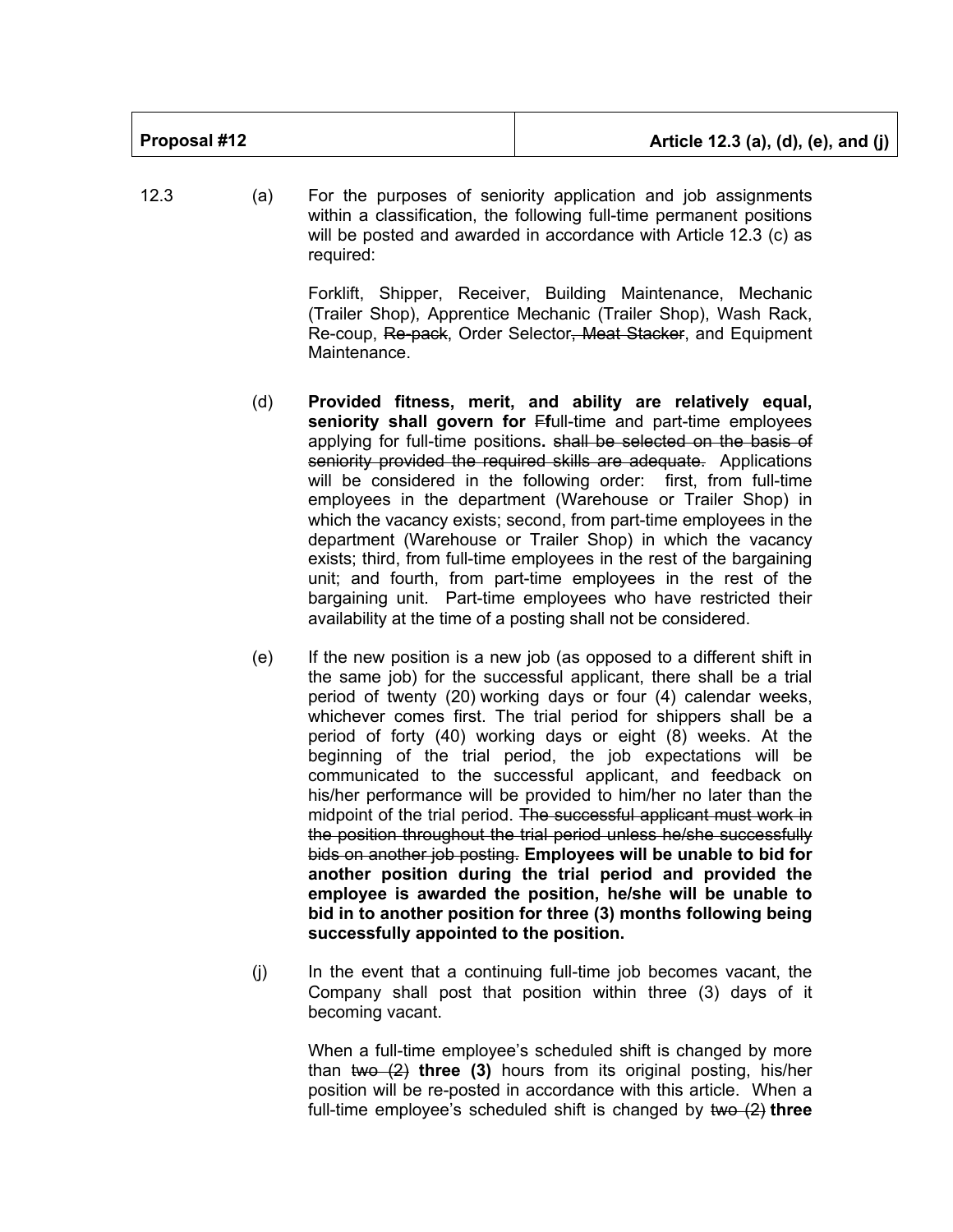**(3)** hours or less from its original posting, it will be considered a shift change under the provisions of Article 5.9.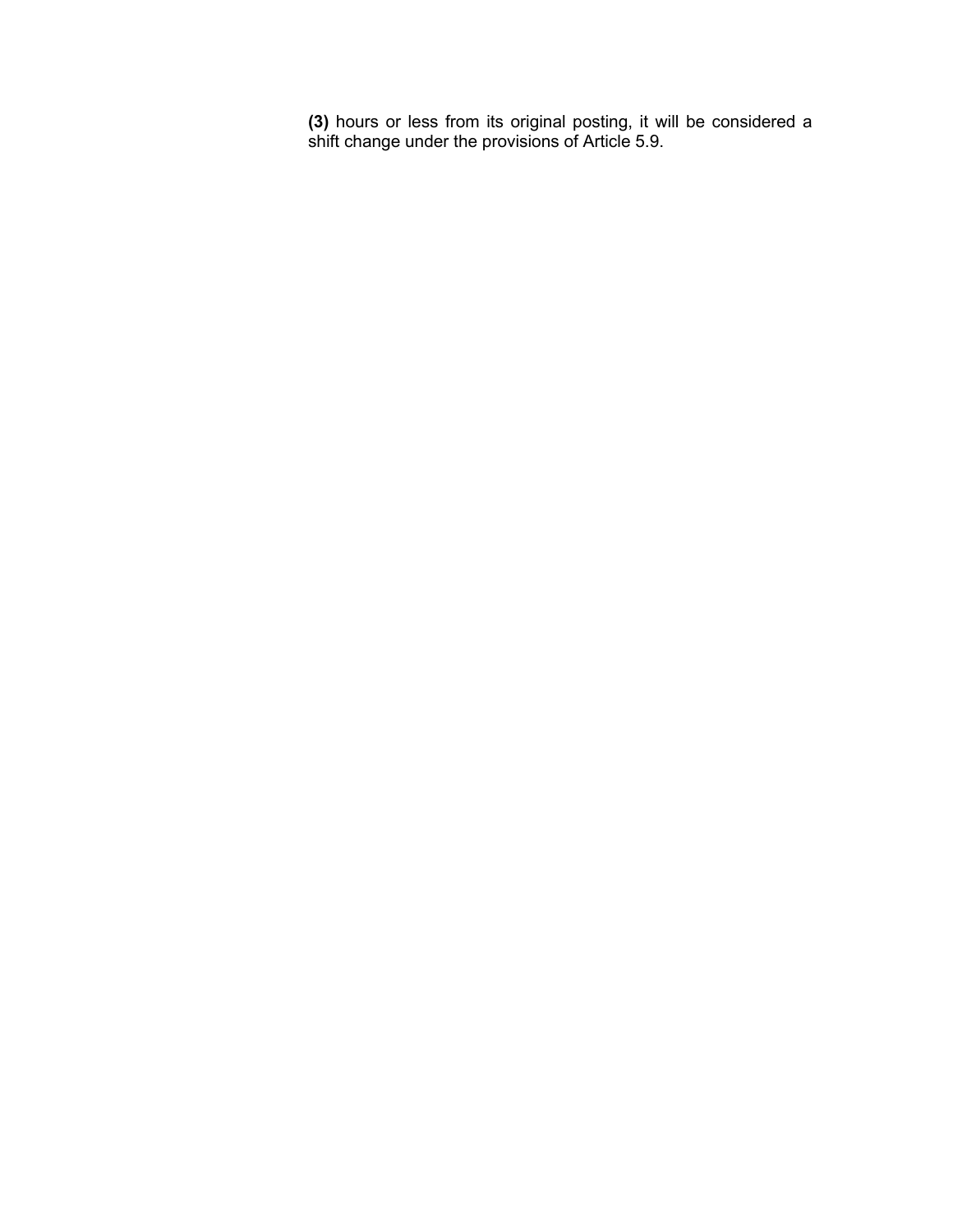| <b>Article 12.4 (a)</b> |
|-------------------------|
|                         |
|                         |

12.4 (a) Should a reduction in staff become necessary, the Company will retain senior employees provided the required skills are adequate. In the event of a reduction in staff in the bargaining unit, or a position becomes redundant, the employee whose position is being deleted and who has sufficient seniority to displace a junior employee will be given the opportunity to displace any junior employee in the classification, department, shift, and status of his/her choice **the most junior employee in the bargaining unit**  provided he/she has the qualifications to perform the job satisfactorily.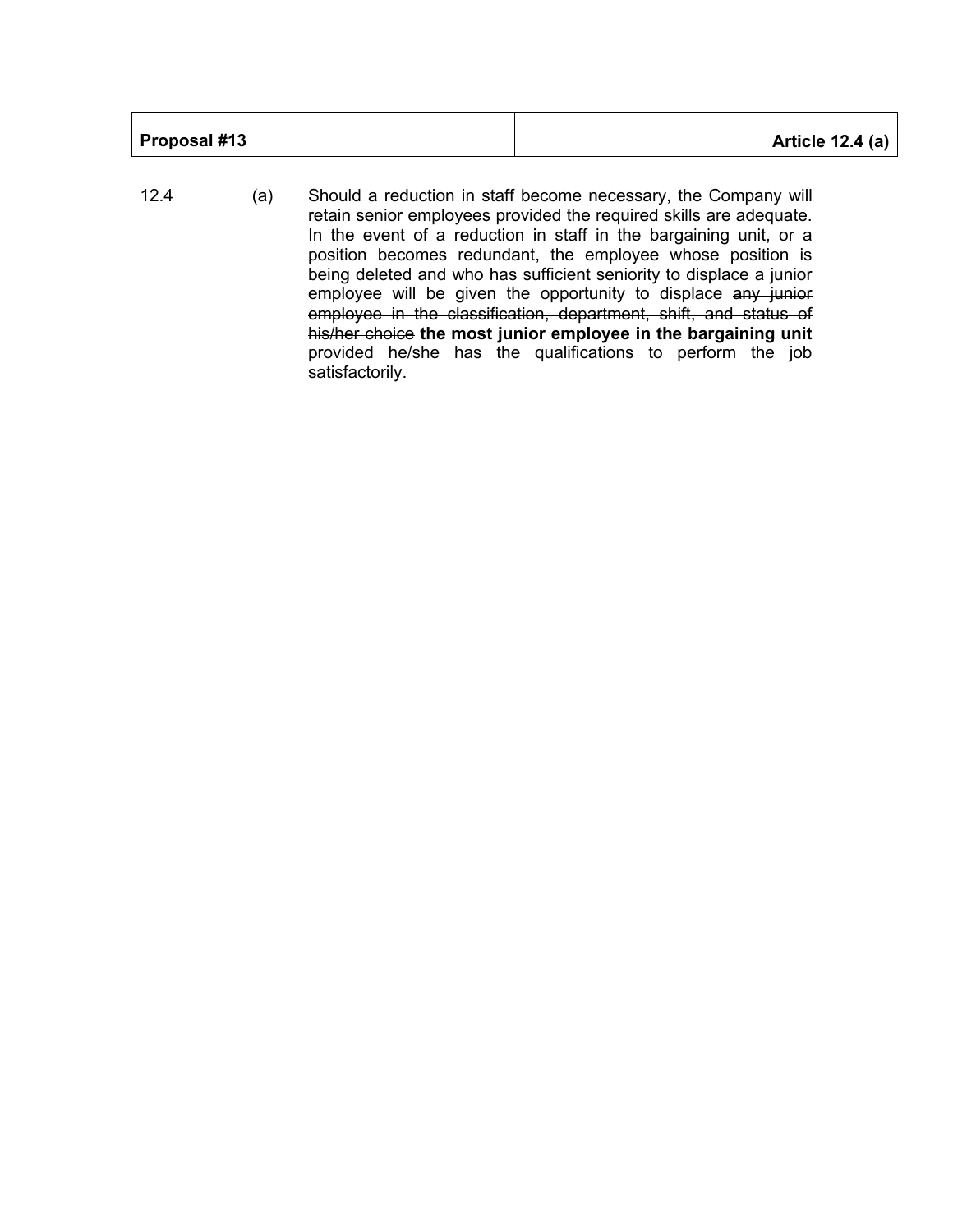| Proposal #14 | Article 12.6 |
|--------------|--------------|
|--------------|--------------|

12.6 **Provided merit, skill, and ability are relatively equal,** W**w**here there is unscheduled work to be performed during the course of a shift, the Company shall offer such work by seniority to those available employees who are not currently working on an assigned task at the time the nonscheduled work arises. In the event there are no volunteers, employees capable of performing the required work will be assigned in reverse order of seniority. The foregoing is not intended, and shall not be applied, to disrupt regular assignments for posted job holders at the commencement of a shift.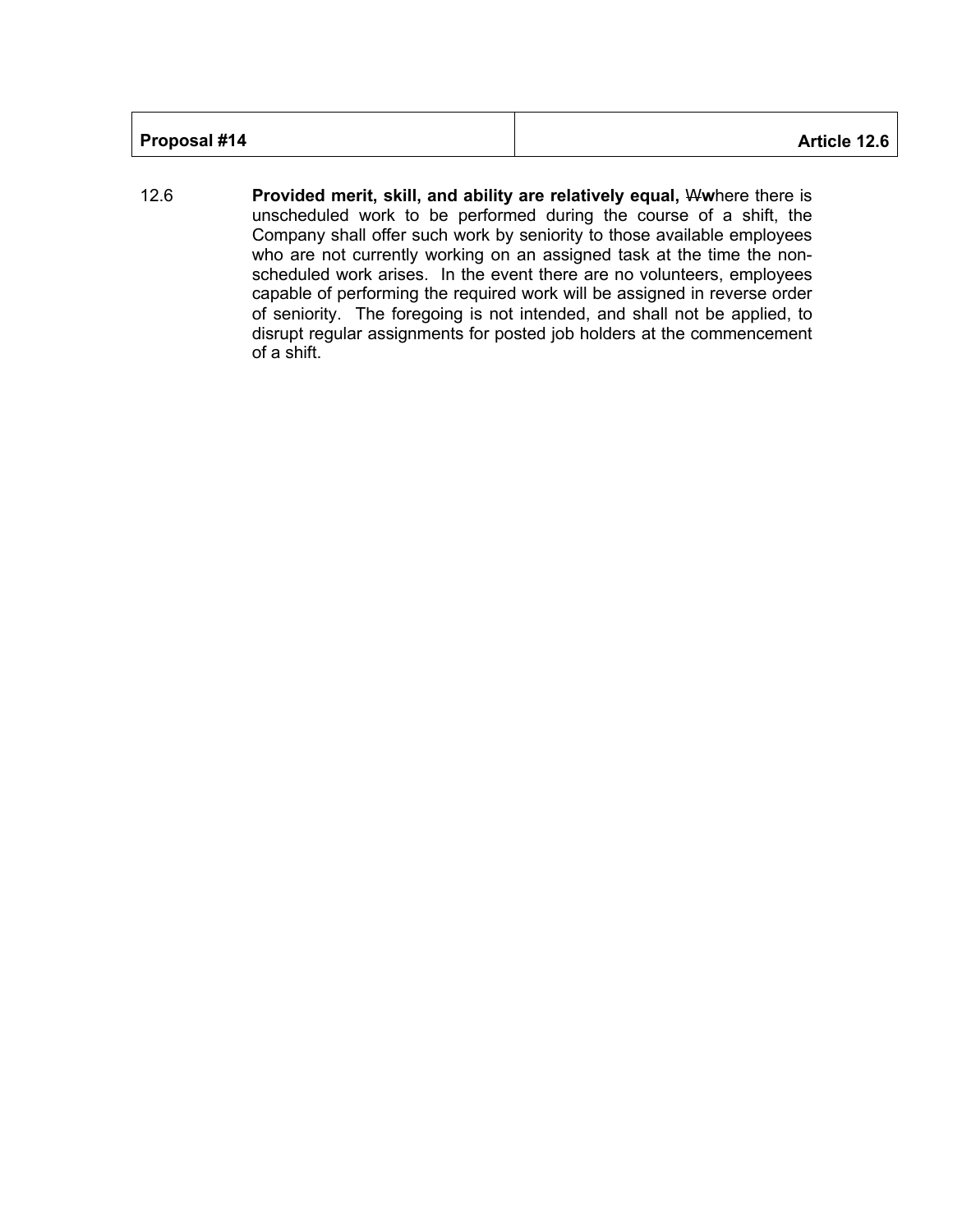| Proposal #15 | Article 13.1 |
|--------------|--------------|
|--------------|--------------|

13.1 When an employee's work performance, conduct, or behavior is such that it may lead to discipline and/or discharge and is the subject of discussion between the employee and the Company, the employee shall have a Shop Steward present. The employee can request the Steward of his/her choice at work at the time. In situations of a delicate or confidential nature, the Company will be reasonable in allowing the employee the Steward of his/her choice. **In the event that no Shop Steward is present, an employee of choice will be present.** All such time spent by Shop Stewards **or employees of choice** in this capacity shall be considered as time worked.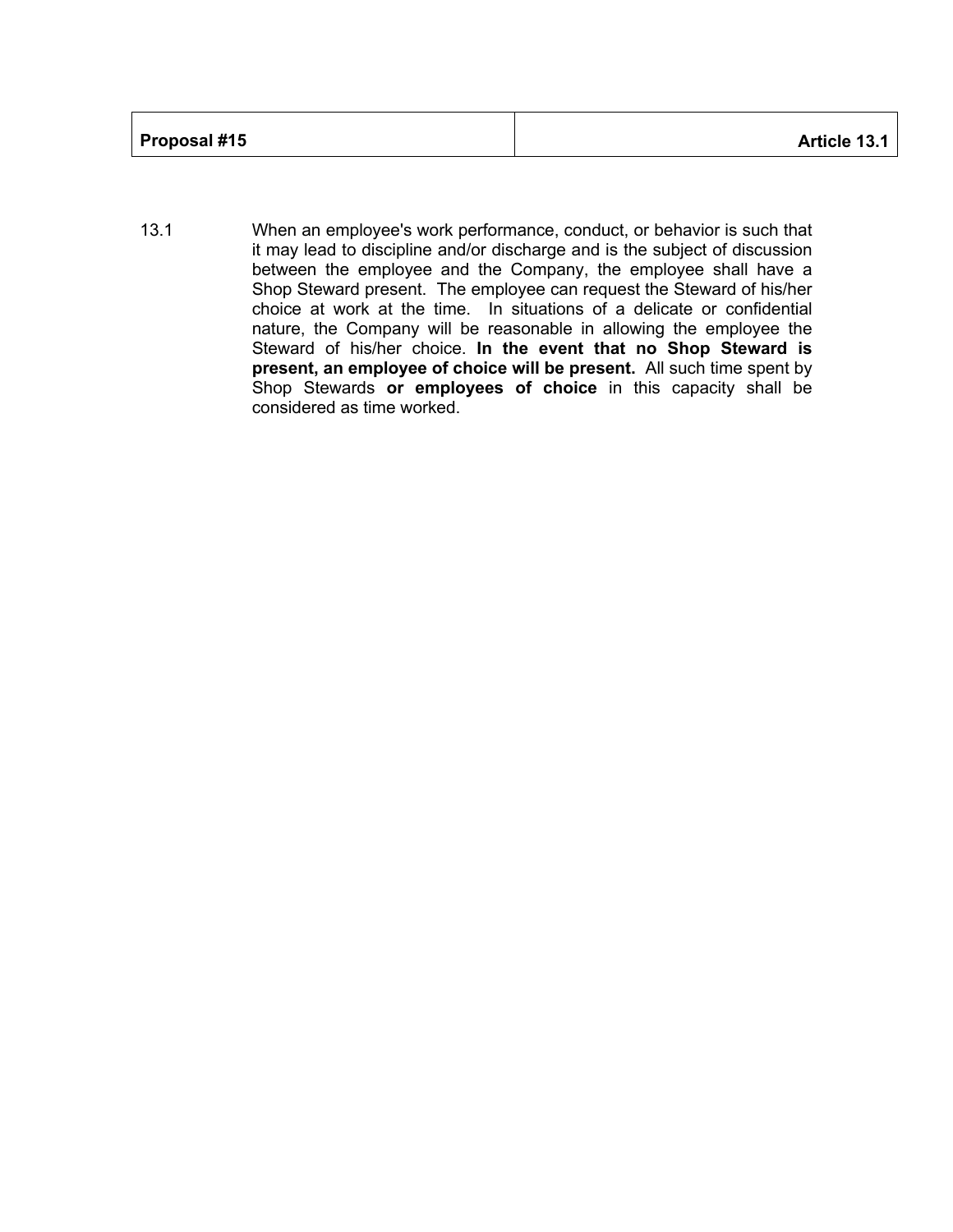| <b>Proposal #16</b> |              |
|---------------------|--------------|
|                     | Article 13.4 |

- 13.4 (a) Written reprimands or any other form of discipline that are older than twelve (12) months will not be used against an employee as the foundation for further discipline if the employee has maintained a clean record for a period of twelve (12) months from the date of his or her last discipline.
	- (b) A minor discipline (i.e., no more serious than a verbal warning) that is not cleared by virtue of paragraph (a) above will not be considered as part of an employee's discipline record eighteen (18) months following the date of the discipline as long as during that eighteen (18) month period, any additional discipline the employee has had is no more serious than a verbal warning.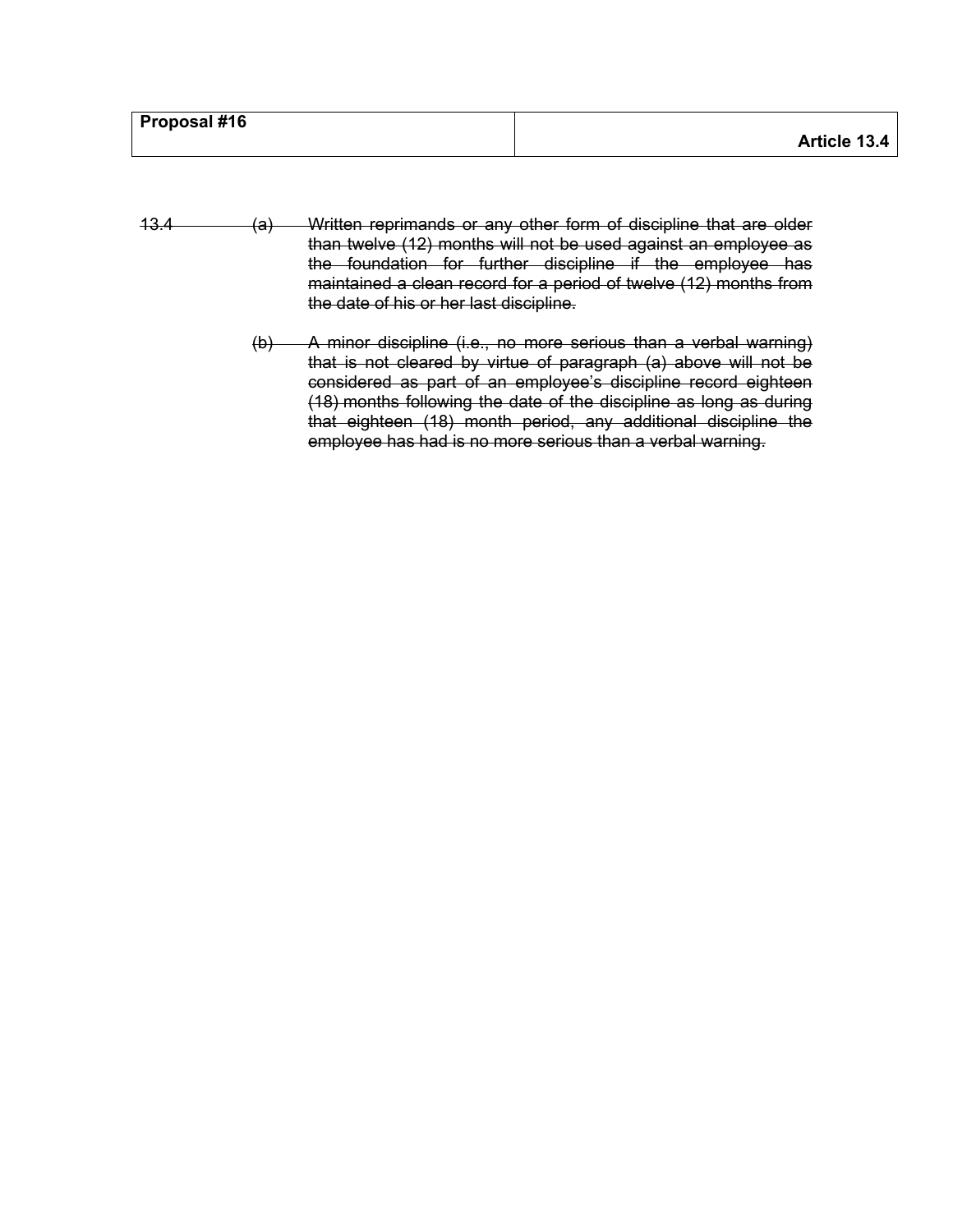| Proposal #17<br>Article 19.3 |
|------------------------------|
|------------------------------|

19.3 The Company shall supply rubber boots, gloves, and aprons **safety vests**  without cost to employees. for handling wet Produce merchandise. The apparel shall at all times remain the property of the Company and be kept on Company premises and shall be properly taken care of by the employee.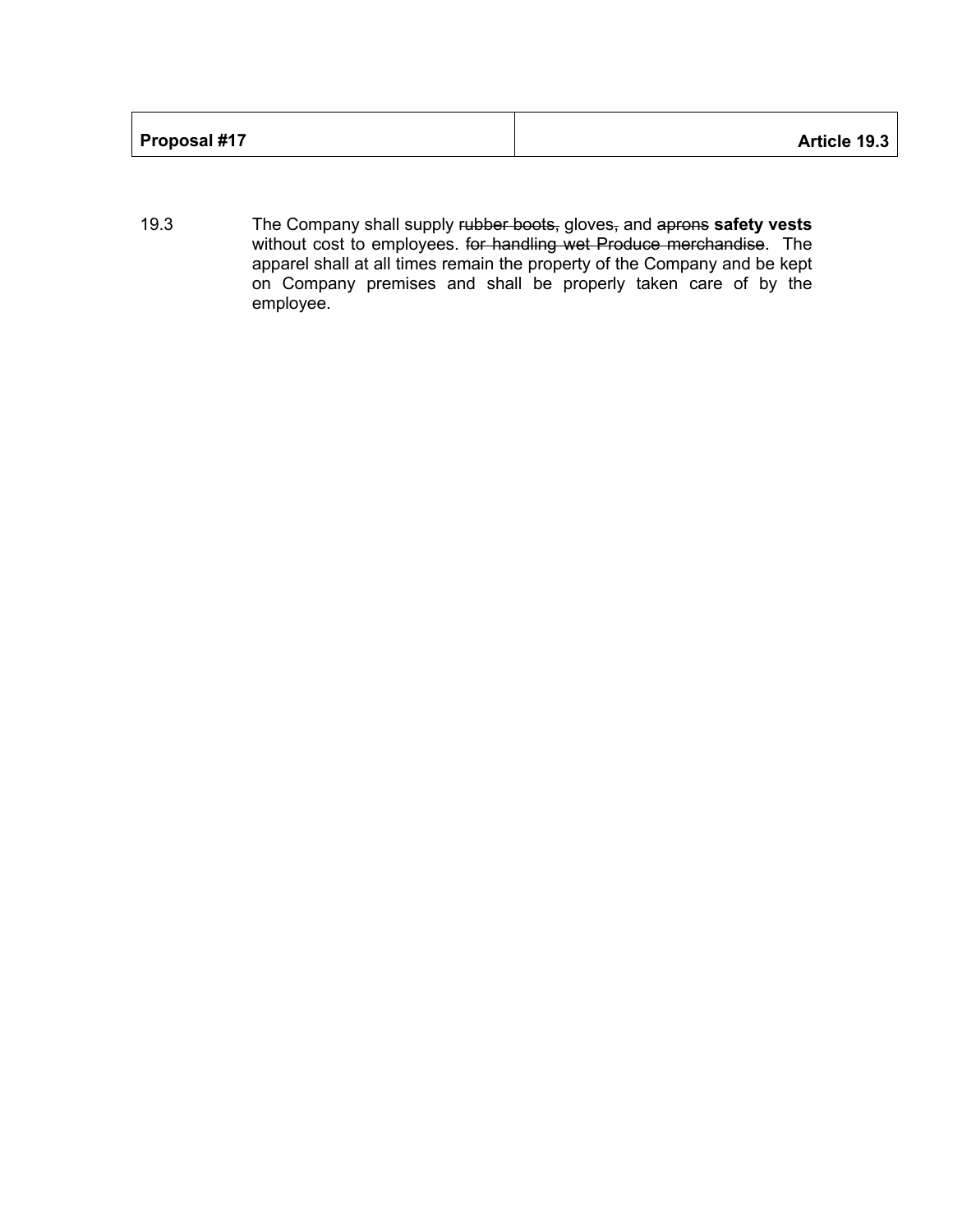| Proposal #18<br>Article 19.7 |
|------------------------------|
|------------------------------|

19.7 Twice a year, afternoon shift employees will have the opportunity to indicate their willingness to accept assignments of incidental freezer work by bidding onto a freezer work list. The Company will determine the number of employees it needs on the list, and the bid will be held twice a year. Each employee on the list will be assigned a freezer suit for his/her exclusive use while he/she is on the freezer list. Incidental freezer work will be offered to employees on the list by seniority and, if there are insufficient volunteers, assigned in reverse order of seniority. Employees who have bid onto the list but then repeatedly refuse freezer assignments when offered will be removed from the list.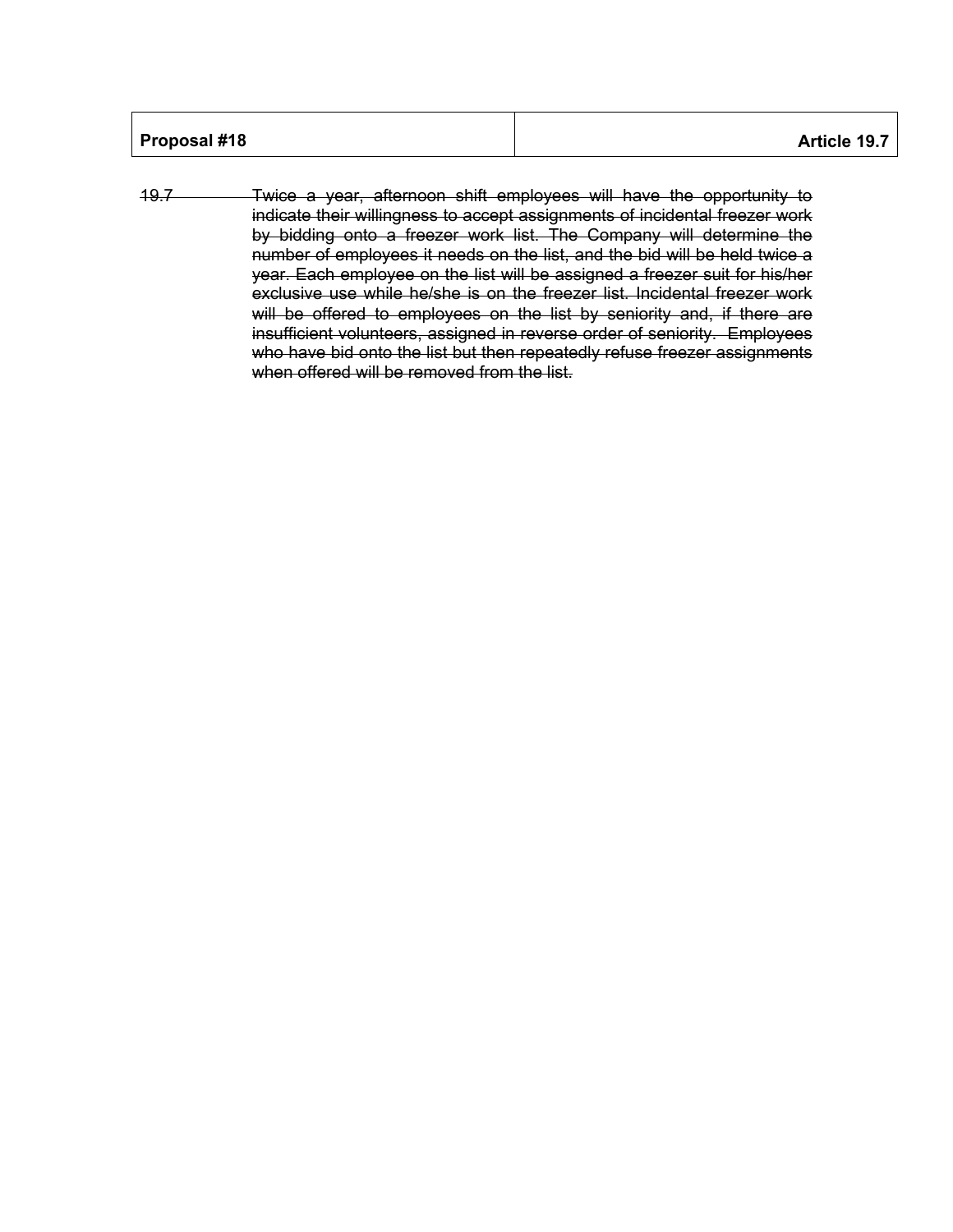## 20.10 Medical Notes

Where there is a cost to the employee for additional medical or other information requested by the Company or the Insurer of the Company, the Company shall reimburse the employee to whom the request was made.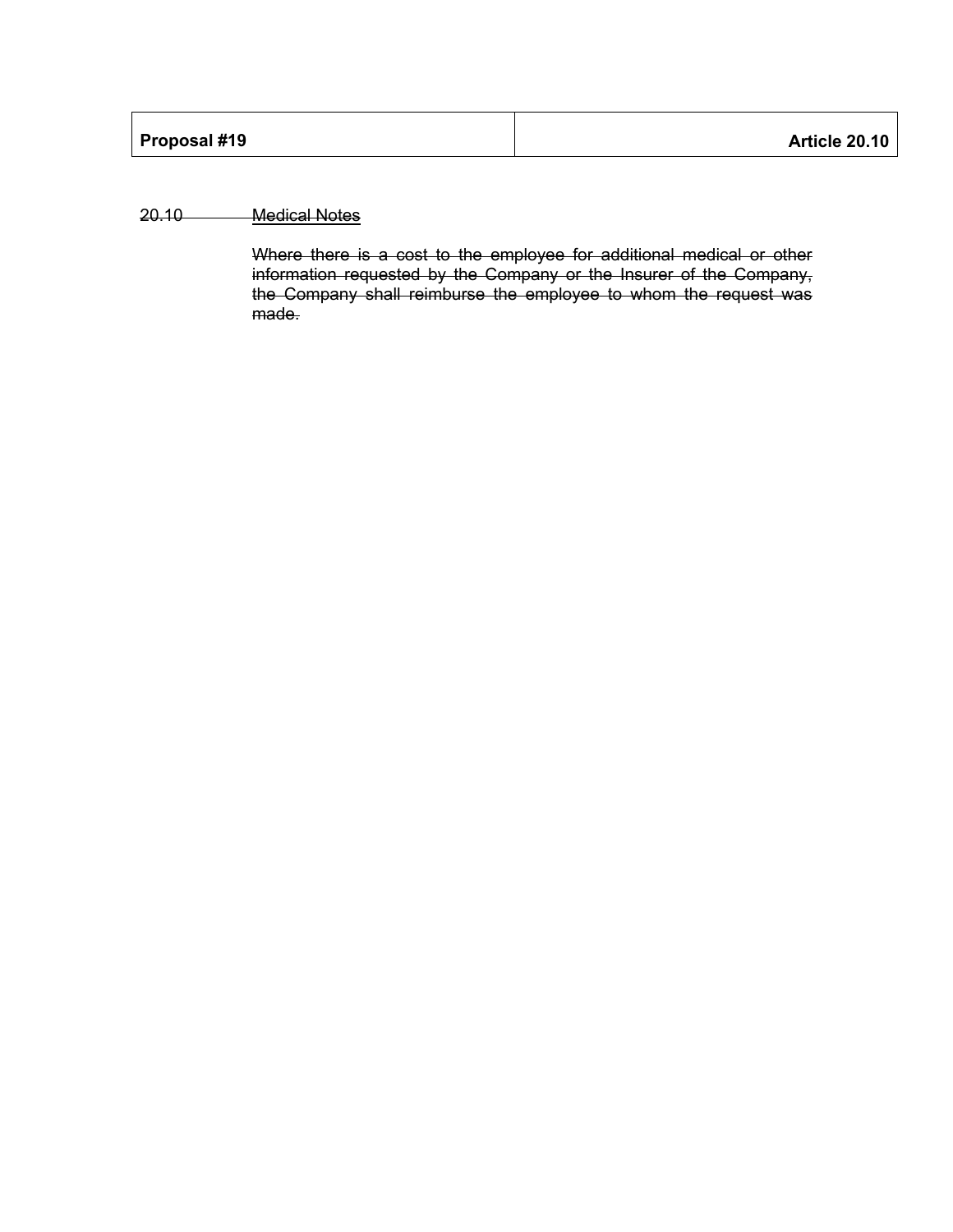| <b>Proposal #20</b> | <b>Article 21.1</b> |
|---------------------|---------------------|
|---------------------|---------------------|

21.1 Supervisors shall not do any of the jobs normally done by Union members, except in cases of emergency circumstances and employee training purposes.

> The Fleet Superintendent and Maintenance Supervisor **Truck Shop Team Lead and Maintenance Team Lead** shall be permitted to assist bargaining unit employees with their duties provided that such work does not effect employees' hours. Only in circumstances where employees have made themselves unavailable, the weekend supervisory employees will be permitted to perform bargaining unit work. Note! This does not circumvent any article of the Collective Agreement.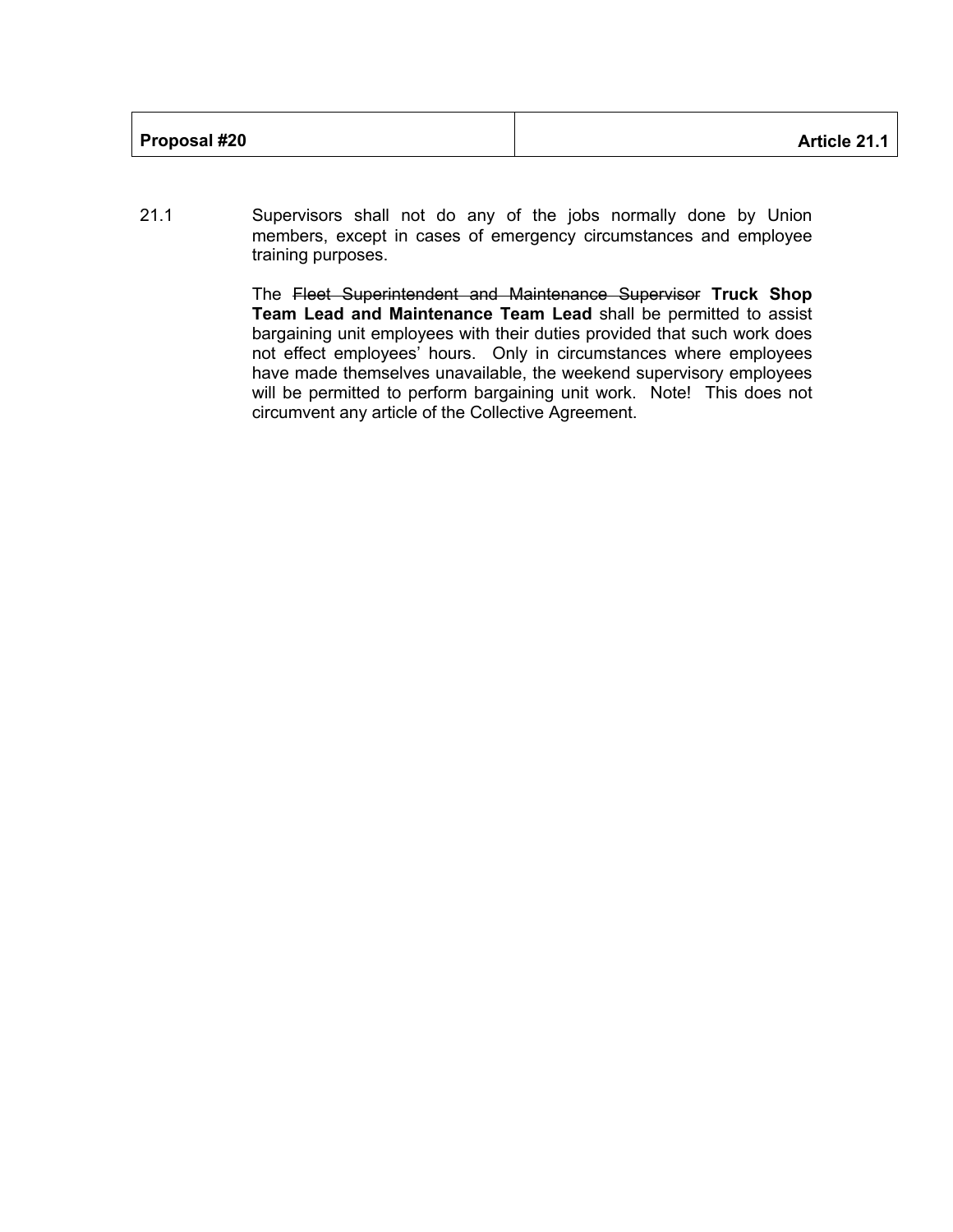| Proposal #21 | <b>LOU #4</b> |
|--------------|---------------|

Delete in its entirety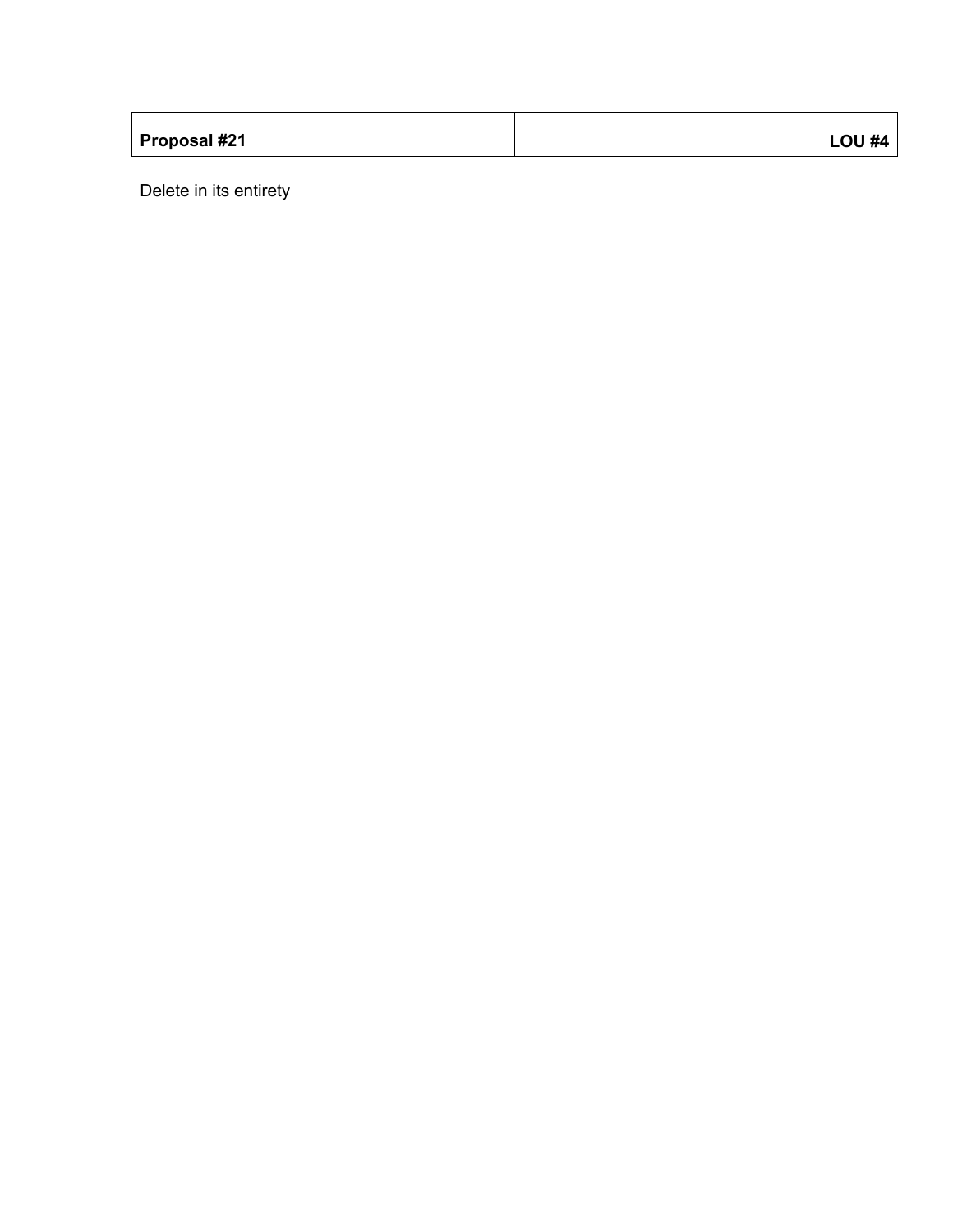| Proposal #22 | <b>Appendix A 2.02</b> |
|--------------|------------------------|
|              |                        |

2.02 It is agreed that "Over-the-Road" Drivers who are on wage progressions shall have their driving and work time included in their total hours for the purposes of the wage progressions. "Over-the-Road" Drivers rate of pay shall be used to determine the mileage rate paid as follows:

Truck Driver Rate:

| <b>Hourly Rate</b> | 2016 |
|--------------------|------|
| 15.11              | .351 |
| 15.11              | .371 |
| 16.21              | .391 |
| 17.32              | .411 |
| <b>Top Rate</b>    | .550 |

When operating units with more than five (5) axles, **a LCV,** the mileage rate will be increased by one (\$0.01) **four (\$.04)** cent**s**. per axle for each axle over and above the fifth axle.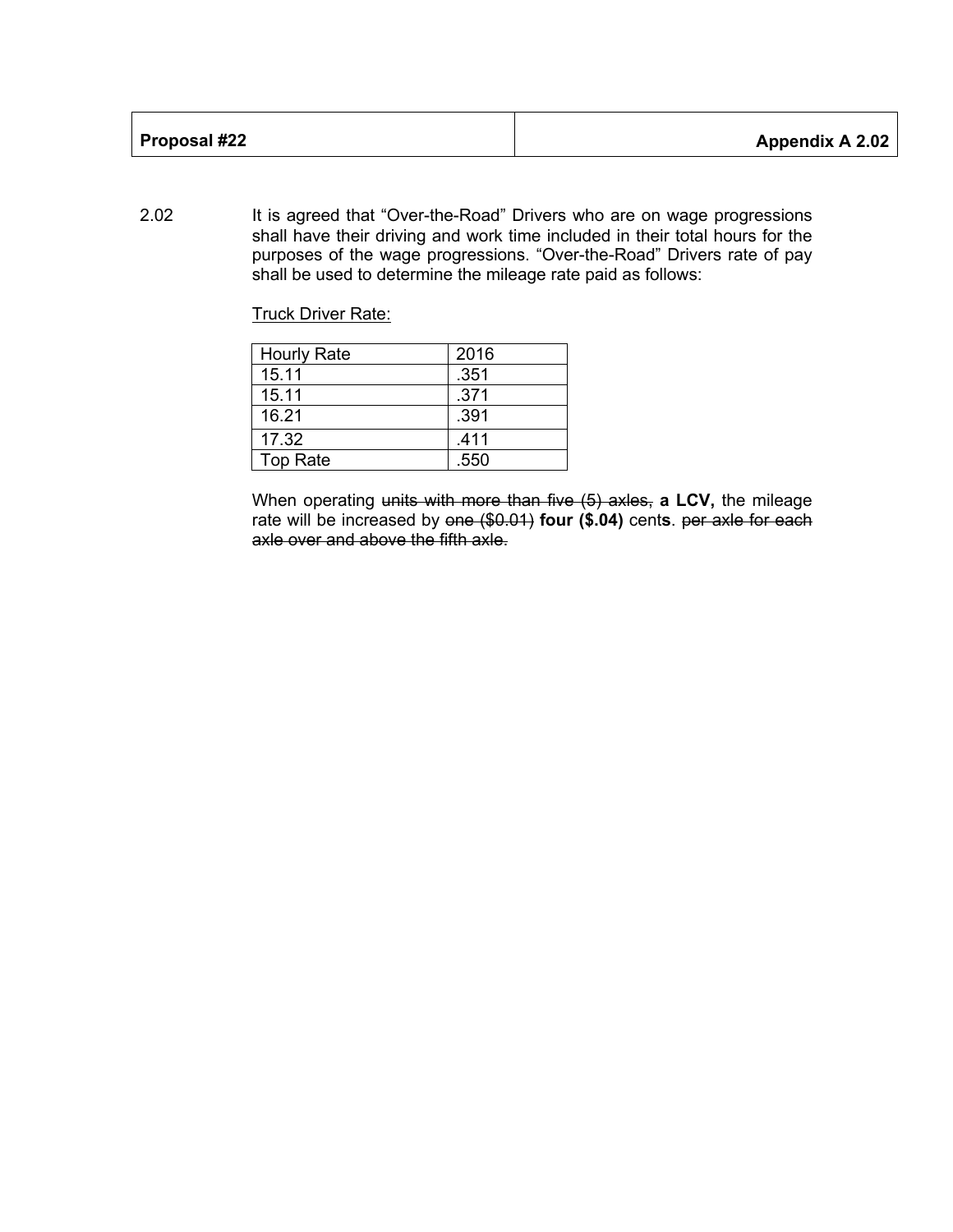| Proposal #23 |  |
|--------------|--|
|              |  |

| Destination           | Number of Miles |
|-----------------------|-----------------|
| Bonnyville            | 310 Miles       |
| <b>Castor</b>         | 299 Miles       |
| <b>Cold Lake</b>      | 364 Miles       |
| <b>Consort</b>        | 388 Miles       |
| <b>Coronation</b>     | 340 Miles       |
| <b>Hardisty</b>       | 265 Miles       |
| <b>Provost</b>        | 369 Miles       |
| <b>Rocky View</b>     | 375 Miles       |
| Whitecourt            | 211 Miles       |
| <b>Red Deer</b>       | 214 Miles       |
| St. Paul              | 236 Miles       |
| Hinton                | 346 Miles       |
| Edson                 | 242 Miles       |
| <b>Slave Lake</b>     | 308 Miles       |
| Lloydminster          | 316 Miles       |
| Lacombe               | 178 Miles       |
| <b>Drayton Valley</b> | 170 Miles       |
| Rocky Mountain House  | 274 Miles       |
| Lac La Biche          | 280 Miles       |
| Gamrose               | 150 Miles       |
| Wetaskawin            | 110 Miles       |
| <b>Stettler</b>       | 258 Miles       |
| Sylvan Lake           | 224 Miles       |
| Westlock              | 104 Miles       |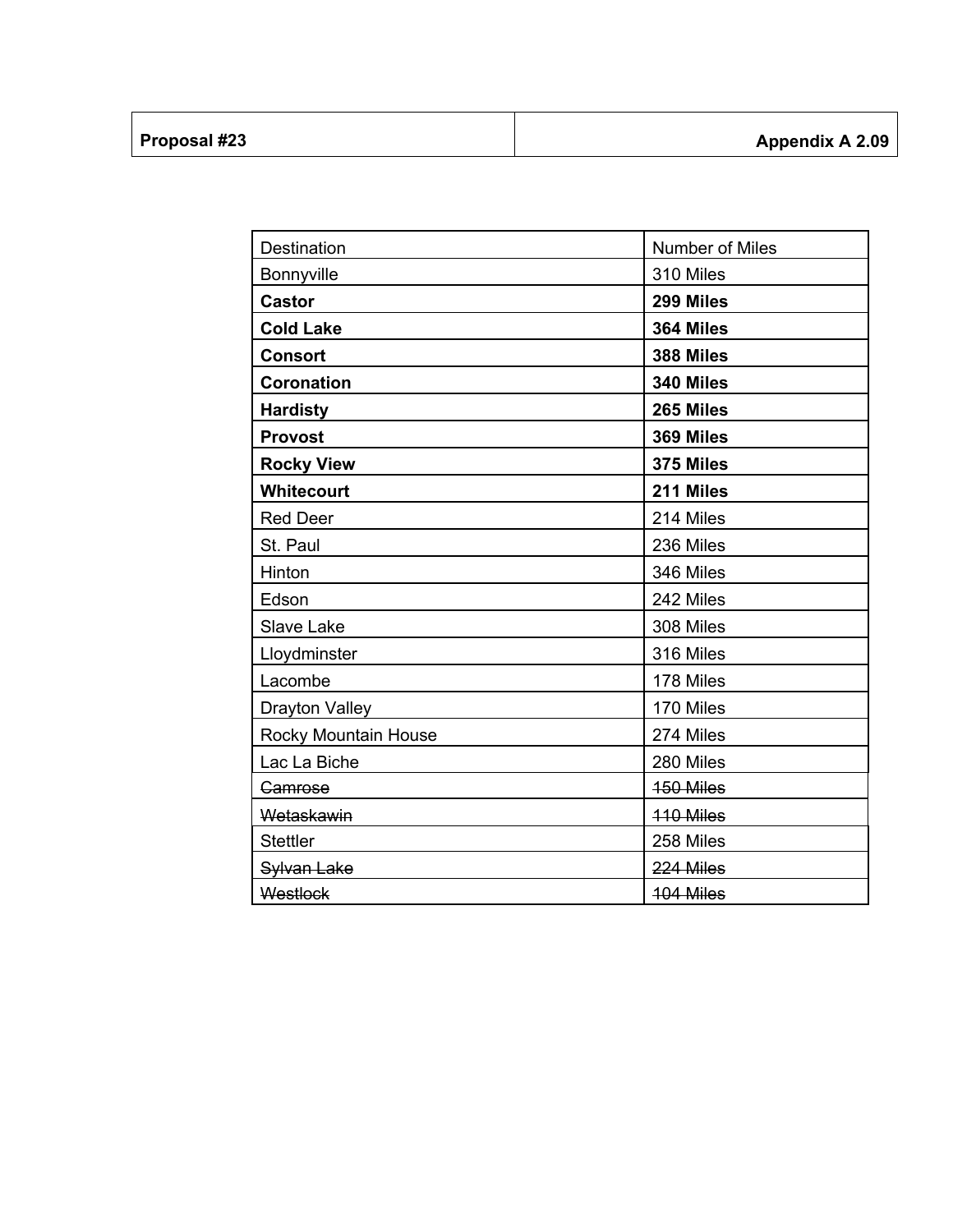- 2.12 The Company will make available gloves for employees as required and as designated by the Company. The Company will supply the first pair and if the employee requires additional gloves, he/she shall return the worn pair when requesting new ones.
	- A) EXISTING EMPLOYEES: Existing employees at either the Sobeys Edmonton Retail Support Centre (Sobeys) or the Safeway Edmonton Distribution Centre (Safeway) with Class 1 licenses who wish to be considered for employment as a Truck Driver at the Sobeys facility will be granted an interview with representatives of that facility. It is understood that by granting an interview to an employee, the Company is under no obligation to extend an offer of employment to the employee in the Transportation Department and such decision is not subject to the grievance or arbitration provisions of the respective Collective Agreements.

**As agreed in the 2018 CBA, Safeway employees who were offered employment in the Transportation Department received a new seniority date, but were able to retain their previous seniority date for the purpose of vacation eligibility on the suitable vacation schedule at the Sobeys facility.** 

If a Safeway employee is offered employment in the Transportation Department, they will receive a new seniority date and will only be able to retain their previous seniority for the purpose of vacation eligibility on the suitable vacation schedule at the Sobeys facility. It is further understood that the terms and conditions of their employment will fall under the Sobeys Collective Agreement, unless otherwise specified in this Memorandum of Agreement. It is understood that any of existing employees from either facility who are successful in becoming a Truck Driver will be senior to newly hired employees in this Department.